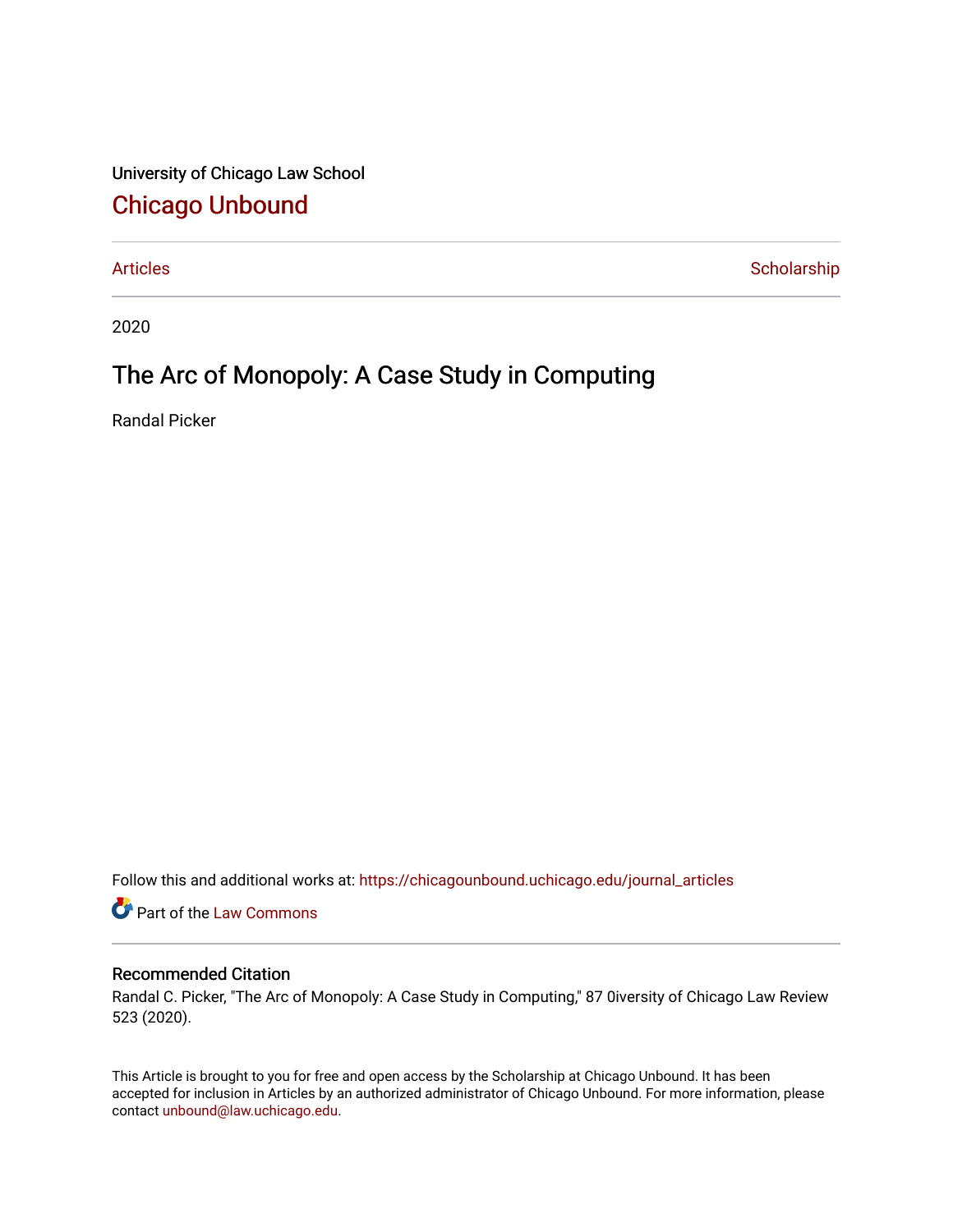## **The Arc of Monopoly: A Case Study in Computing\***

*Randal C. Picker*†

*The world we live in today is defined by three great arcs. The first is the world of semiconductors and the innovation characterized by Moore's law, the second is the creation of ubiquitous wireless access, and the third is the emergence of the internet platform. In that context, this Essay looks at government claims of monopolization in telecommunications and computing by considering past antitrust actions against AT&T, IBM, and Microsoft. Early antitrust actions against AT&T and IBM of course long predated the rise of the Chicago School, but later actions against AT&T and IBM overlapped that rise as did the antitrust actions against Microsoft. These antitrust actions intersected with and influenced these three arcs, though teasing out the precise nature of that influence is ultimately quite tricky.*

#### **INTRODUCTION**

"The Chicago School." I am not sure that I know what that means exactly. It is often used to refer to the body of ideas in economics and antitrust associated with economists and lawyers at the University of Chicago. As to antitrust proper, if one had to choose a single text associated with the Chicago School—a bible as it were, and there is no question that some of this undertaking is about faith and belief in a world of incomplete facts and complex historical paths—a natural choice for that would be then-Professor Robert Bork's *The Antitrust Paradox: A Policy at War with Itself*. Bork's influential work was originally published in 1978 and then reissued in 1993 with a new introduction and epilogue.

The new 1993 material gave Bork a chance to look back at what the Chicago School had accomplished. In his 1993 introduction, Bork described the Chicago School as centered on two ideas: judges should use a conception of consumer welfare in deciding

 $© 2019$  Randal C. Picker. All Rights Reserved.

<sup>†</sup> James Parker Hall Distinguished Service Professor of Law, The University of Chicago Law School. I thank participants at the Symposium and in the Work-in-Progress Workshop at the Law School for comments and the Jerome F. Kutak Faculty Fund for its generous research support.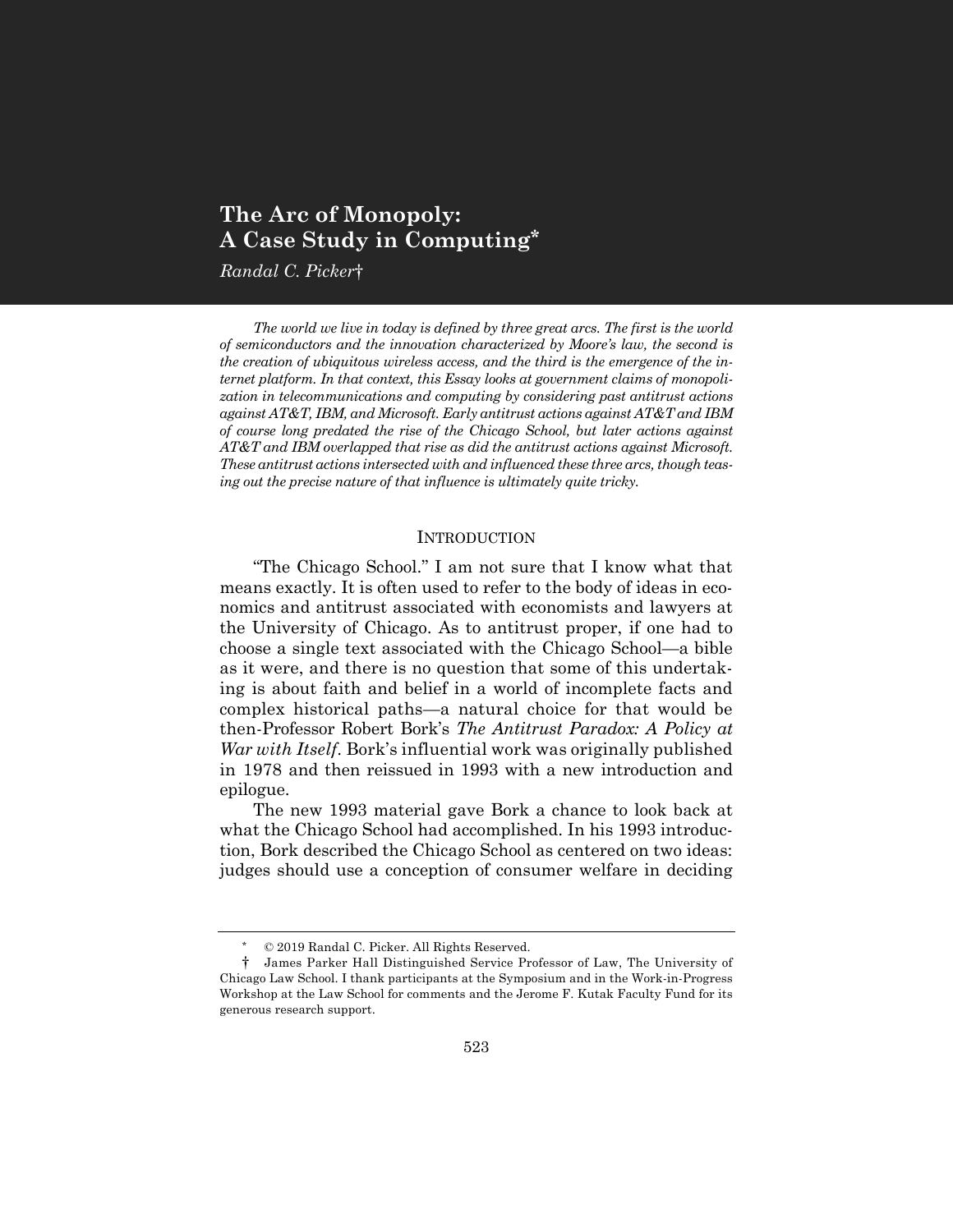antitrust cases and they should do that analysis using economics.1 In the new epilogue, Bork made clear that he didn't have a narrow conception of consumer welfare: "The argument of this book, of course, is that competition must be understood as the maximization of consumer welfare or, if you prefer, economic efficiency."2 So perhaps the Chicago School is nothing more than using economics in pursuit of economic efficiency. I am not quite sure what it says about the book's current status—or perhaps about economic efficiency—that the book is currently out of print and you should expect to pay between \$100 and \$170 for a used copy.

In the new 1993 introduction, Bork was quite pleased by the success of the Chicago School: "Today, antitrust has been downsized. It is merely law, not a farrago of amorphous and leftist political and sociological propositions."3 I had to look up "farrago"— "a confused mixture"—but I had already guessed that it wasn't a compliment. At a more granular level, the Chicago School didn't do any real conceptual downsizing on how to think about illegal horizontal cartels that violate Section 1 of the Sherman Act. Bork clearly thought that part of the success of the Chicago School analysis—the downsizing—occurred in vertical restraint cases under Section 1, perhaps most exemplified by the Supreme Court's 1977 decision in *GTE Sylvania*<sup>4</sup> and the eventual followon in 2007 in *Leegin*.5 And I think Bork thought downsizing had occurred in merger policy, in which he saw as failures earlier decisions like *Brown Shoe*<sup>6</sup> and *Von's*.7

That quick doctrinal summary skips Section 2 of the Sherman Act on monopolization by a single firm. When Bork published his book in 1978, the Department of Justice (DOJ) had Section 2 cases pending against IBM and AT&T. The IBM case was filed in 1969, the AT&T case in 1974. Given the size and success of the companies, these were two of the leading Section 2 cases of their era. In 1978, Bork seemed to be skeptical about both suits and said more generally that "government suits seeking structural remedies [were] not soundly based in either law or economics."8

<sup>1</sup> Robert H. Bork, *The Antitrust Paradox: A Policy at War with Itself* xi (Free Press 2d ed 1993).

<sup>2</sup> Id at 427.

 $^3$   $\;$  Id at x.

<sup>4</sup> *Continental T.V., Inc v GTE Sylvania Inc*, 433 US 36 (1977).

<sup>5</sup> *Leegin Creative Leather Products, Inc v PSKS, Inc*, 551 US 877 (2007).

<sup>6</sup> *Brown Shoe Co v United States*, 370 US 294 (1962).

<sup>7</sup> *United States v Von's Grocery Co*, 384 US 270 (1966).

<sup>8</sup> Bork, *Antitrust Paradox* at 163 (cited in note 1).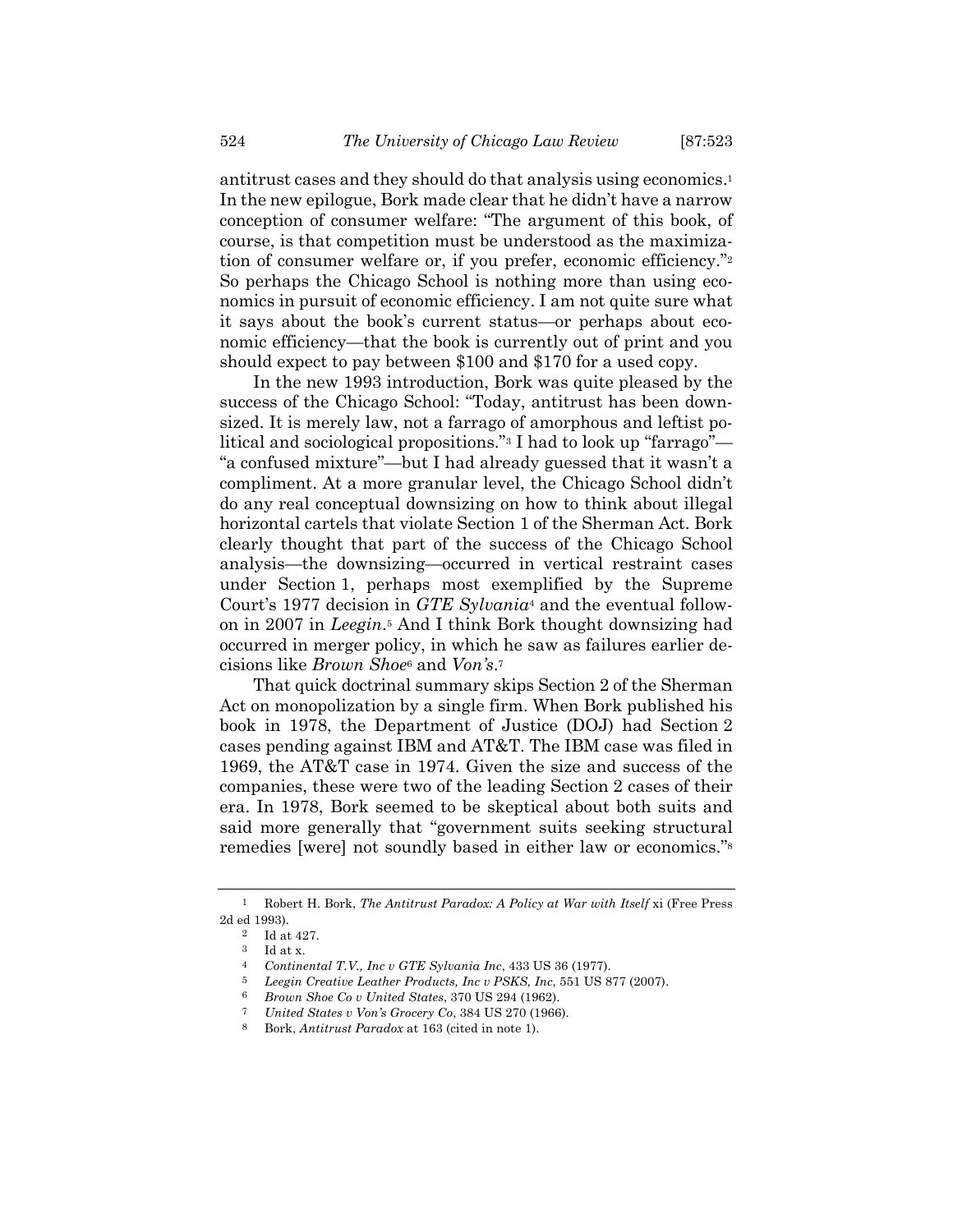Bork believed that size achieved through internal growth clearly was efficient and that therefore some type of breakup would necessarily create less efficient firms.9 By the time of the 1993 epilogue, both cases had been resolved, one with a dismissal and one with a breakup. And Bork believed that both cases had been resolved correctly, though his analysis was quite brief.<sup>10</sup>

But if Bork was right that antitrust had been downsized, there are ways in which the most dramatic downsizing might be regarding Section 2 and how the government controls monopolization. In the 1990s, the Antitrust Division filed nine civil Section 2 cases.11 It filed no such cases from 2000 to 2009.12 And between 2010 and 2018, it filed one such case.13 So ten cases total between 1990 and 2018 and only one after 1999. The number of Section 2 investigations has witnessed a similarly dramatic decline; while the Antitrust Division averaged almost eleven investigations per year in the 1990s, over the past decade the department has averaged fewer than two.14 This isn't mere shrinkage of the DOJ's Section 2 docket, but instead a quantum-level downsizing.

I want to look at the downsizing of monopolization and to do so through the development of one particular market: computing. That market was still young in 1978 when Bork published *The Antitrust Paradox*. The two great tech cases were pending, but the personal computer was presumably barely visible to Bork, and he had no sense of the world that we live in today. That world is really defined by the intersection of three great technical developments: semiconductor technology and Moore's law, ubiquitous wireless access, and an all-encompassing data and communications platform: the internet. It is worth sketching out in broad terms how we have reached this point and the role that Section 2

<sup>9</sup> Again, Bork: "Antitrust should not interfere with any firm size created by internal growth, and this is true whether the result is monopoly or oligopoly." Id at 178. And in the 1993 epilogue: "Breaking up such a firm would do more harm than good to consumers." Id at 430.

 $^{\rm 10}$   $\,$  Id at 431.

<sup>11</sup> Department of Justice, *Antitrust Division Workload Statistics FY 1990–1999* \*5 (June 9, 2016), archived at https://perma.cc/89HT-LF92.

<sup>12</sup> Department of Justice, *Antitrust Division Workload Statistics FY 2000–2009* \*6 (Apr 4, 2012), archived at https://perma.cc/FED9-PYCN.

<sup>13</sup> Department of Justice, *Antitrust Division Workload Statistics FY 2009–2018* \*6 (July 1, 2019), archived at https://perma.cc/A8N7-6CMH.

<sup>14</sup> *Antitrust Division Workload Statistics FY 1990–1999* at \*1 (cited in note 11); *Antitrust Division Workload Statistics FY 2009–2018* at \*1 (cited in note 13).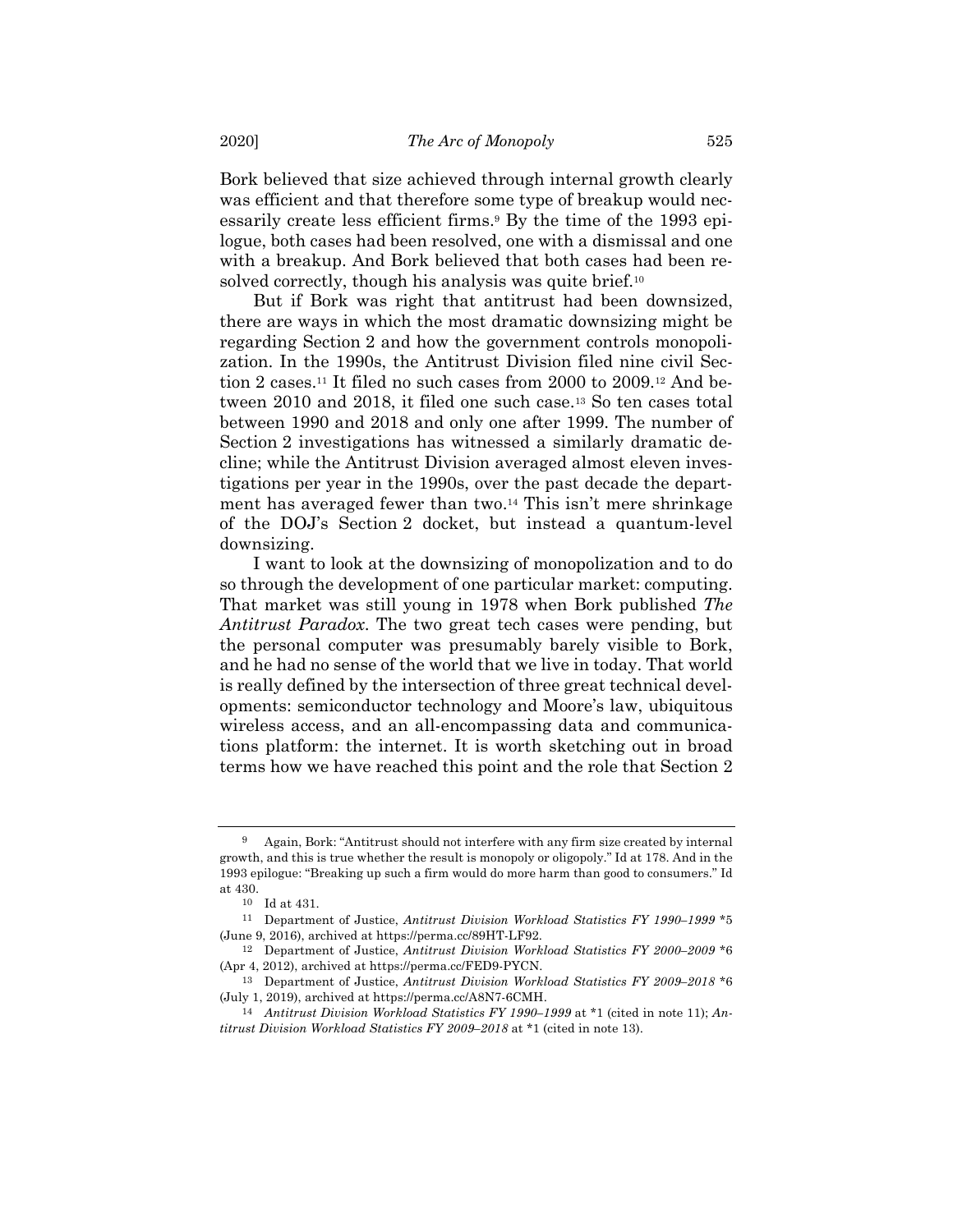of the Sherman Act—and its equivalent in Europe—has played or failed to play in creating those developments.

Section 2's instruction to control monopolization might be used most naturally to shape competition within a given current market; to police competition in adjacent markets when a dominant firm might seek to use its market position to distort competition in a market related to the original market; and to control competition for the next market—competition over time—where the fear is that the incumbent will use its current position to its advantage to distort competition in the new coming market.

The success or failure of Section 2 in computing should be judged as to how it has shaped or failed to shape competition in current markets, in adjacent markets, and in future markets. The balance of this Essay will try to do just that in looking at a series of antitrust actions in computing and telecommunications. The fact that Section 2 enforcement has in some ways shut down since the 1990s means that, save for the Microsoft cases, much of the relevant landscape was available to Bork even in 1978 and certainly by 1993.

That is to say that I will focus on the US government's settlements in 1956 with AT&T and IBM, the 1969 antitrust suit against IBM, the 1974 suit against AT&T, the 1994 and 1998 actions against Microsoft in the United States, and the actions against Microsoft in Europe in the 2000s. Microsoft really is the antitrust bridge from the earlier era suits against IBM and AT&T to whatever will come next. Even Google, facing three different fines in Europe totaling \$9.4 billion, is still in many ways at the early days, with appeals pending and public opinions still not available in two of the three European Commission (EC) cases.15

As to the rest of the leading firms, in May 2019, the US Supreme Court issued an opinion in a case brought against Apple that will make it easier for individual customers to sue platforms

<sup>15</sup> William Gallagher, *Google up to \$9.4 Billion in Total Fines to EU, with Latest \$1.7 Billion AdSense Penalty* (AppleInsider, Mar 20, 2019), archived at https://perma.cc/F5ML -HQL7; European Commission, Press Release, *Antitrust: Commission Fines Google €1.49 Billion for Abusive Practices in Online Advertising* (Mar 20, 2019), archived at https://perma.cc/SRV5-74W7.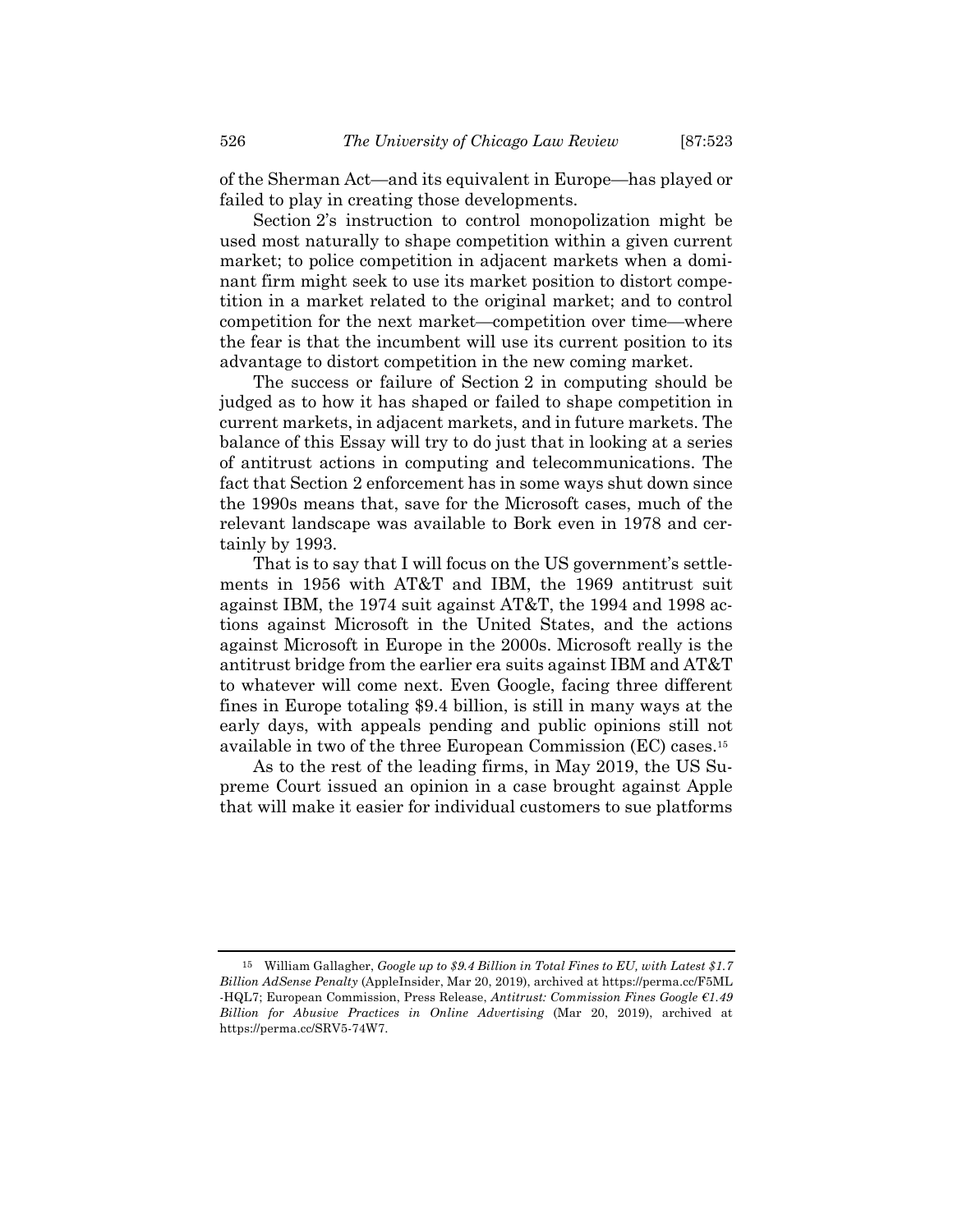for alleged antitrust violations;16 plus, there are other possible investigations against Apple, but again this is all quite early still.17 The German cartel office has issued an antitrust ruling regarding how Facebook combines data internally, though that is currently on appeal in the German court system, and there is a pending US Federal Trade Commission investigation into Facebook.18 And the EC opened a formal investigation on how Amazon operates its platform and uses the data of third-party retailers.19 There is no question that how to think about regulating these firms is very much on the table, and that makes this a particularly good time to revisit the prior antitrust path in computing and communications.

#### I. A SHORT HISTORY OF TODAY

Three great arcs define the world of computing and communications that we live in today. The first was the rise of computing power itself, from the vacuum tube machines of World War II to the world of semiconductors defined by Moore's law. The second great arc was the move from expensive wired communications dominated by AT&T and the rest of the Bell System to ubiquitous, cheap wireless communication. And the third was the creation of the Internet and its evolution from an arcane academic network to the universal data and communications platform of today.

A short version of the history of the rise of computing power would almost certainly start with World War II, though that would ignore an important earlier world of analog computers that certainly shaped how the creators of the new digital machines understood what they were doing. Digital computing using vacuum

<sup>16</sup> See *Apple Inc v Pepper*, 139 S Ct 1514, 1525 (2019) (explaining that "[i]t is true that Apple's alleged anticompetitive conduct may leave Apple subject to multiple suits by different plaintiffs").

<sup>17</sup> See, for example, Rochelle Toplensky, *Brussels Poised to Probe Apple over Spotify's Fees Complaint* (Financial Times, May 6, 2019), online at https://www.ft.com/ content/1cc16026-6da7-11e9-80c7-60ee53e6681d (visited Jan 27, 2020) (Perma archive unavailable); Jack Nicas, *Russia Opens Antitrust Inquiry into App Restriction at Apple* (NY Times, Aug 9, 2019), archived at https://perma.cc/Z46R-844D.

<sup>18</sup> Bundeskartellamt, Press Release, *Bundeskartellamt Prohibits Facebook from Combining User Data from Different Sources* (Feb 7, 2019), archived at https://perma.cc/ 5T4G-CBNE; Natasha Lomas, *Facebook Succeeds in Blocking German FCO's Privacy-Minded Order Against Combining User Data* (TechCrunch, Aug 26, 2019), archived at https://perma.cc/ZSE7-K6N3; Mike Isaac and Natasha Singer, *Facebook Antitrust Inquiry Shows Big Tech's Freewheeling Era Is Past* (NY Times, July 24, 2019), archived at https://perma.cc/C9LF-GU86.

<sup>19</sup> European Commission, Press Release, *Antitrust: Commission Opens Investigation into Possible Anti-Competitive Conduct of Amazon* (July 17, 2019), archived at https://perma.cc/FXV9-JE5F.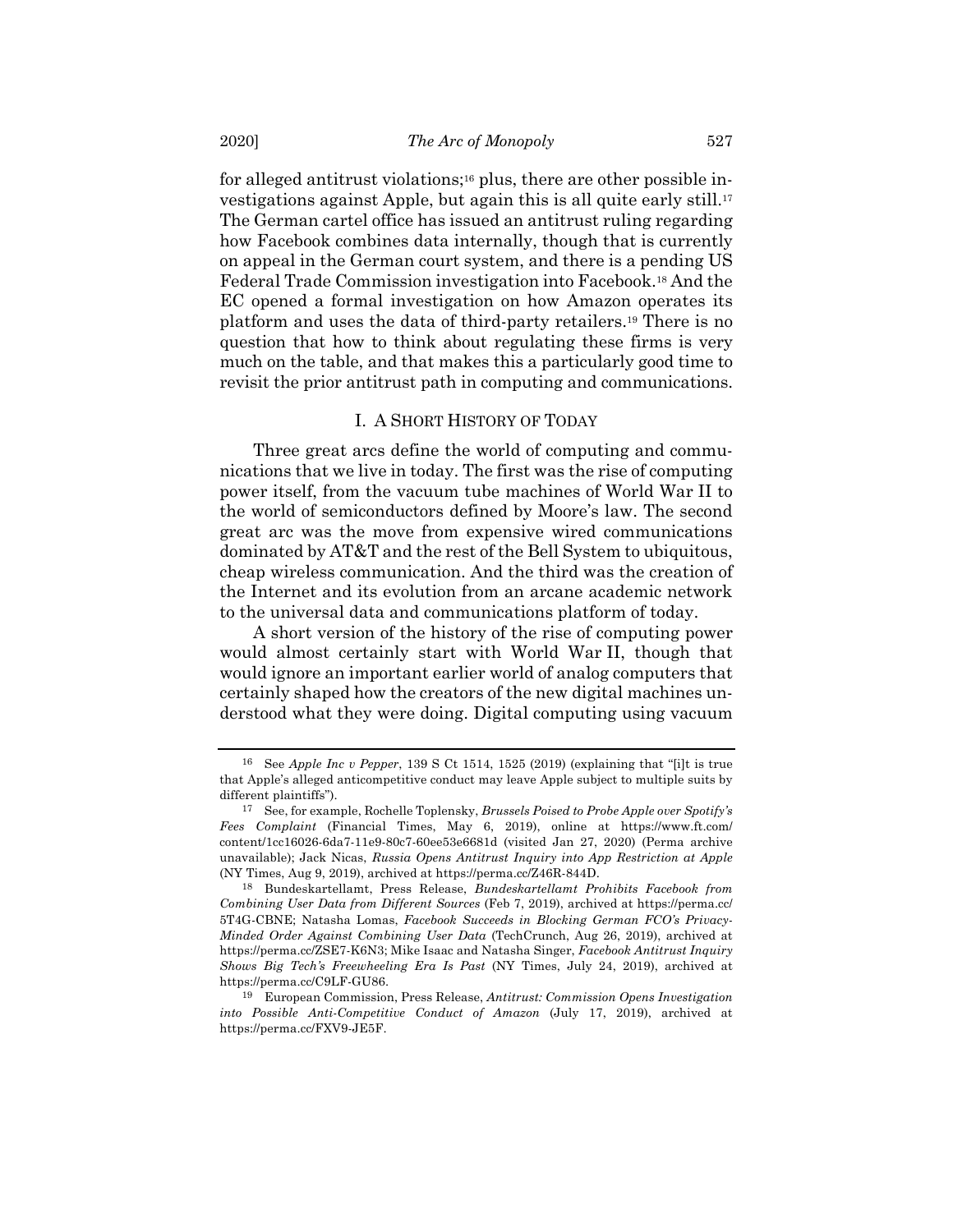tubes emerged in World War II, most visibly with the public demonstration by the US War Department of ENIAC (the electronic numerical integrator and computer) on February 14, 1946.20 Much less visibly, the British had achieved great success with their Colossus cryptography machines, which were also based on vacuum tubes, and Konrad Zuse had pursued a similar path during the war for Germany.21

The nature of historical inquiry is that causality is complicated, sometimes overdetermined, and it is almost always impossible to see the world that would have resulted had an alternative path played out. The digital computers that emerged in World War II reflected, at least in part, the nascent work being done before the war, especially by Professor John Atanasoff at Iowa State University, but it seems likely that the substantial resources brought to bear during World War II moved the path of digital computing forward much faster than it would have otherwise.22 The concentrated war effort put in place the new, much higher basecamp from which the next step in computing would emerge, even if that path linked back naturally to the baby steps that had been taken before the war.<sup>23</sup>

The next step was clearly the move to semiconductors and the invention of the transistor at Bell Labs. John Bardeen and Walter Brattain demonstrated what we now know as the point-contact transistor on Christmas Eve 1947, and William Shockley quickly followed that with the invention of the junction transistor in January 1948.24 Computing has been based on semiconductors ever since then, as transistors turned into integrated circuits and then into microprocessors. The great arc of computing power was a world defined by the relentless pace of change set by Moore's

<sup>20</sup> *Robot Calculator Knocks Out Figures Like Chain Lightning*, Chi Daily Trib 1 (Feb 15, 1946).

<sup>21</sup> See Martin Campbell-Kelly, et al, *Computer: A History of the Information Machine* 37, 42 (Westview 3d ed 2013).

<sup>22</sup> See generally, for example, Brian Randell, *On Alan Turing and the Origins of Digital Computers* (University of Newcastle upon Tyne Computing Laboratory Technical Report Series No 33, 1972), archived at https://perma.cc/9PZB-CCPG.

<sup>23</sup> Unsurprisingly, there are many books on the history of computers. On Atanasoff in particular, see generally Jane Smiley, *The Man Who Invented the Computer: The Biography of John Atanasoff, Digital Pioneer* (Doubleday 2010).

<sup>24</sup> Jon Gertner, *The Idea Factory: Bell Labs and the Great Age of American Innovation* 93–96 (Penguin 2012); William Shockley, *The Invention of the Transistor—An Example of "Creative-Failure Methodology"*, in Florence Essers and Jacob Rabinow, eds, *The Public Need and the Role of the Inventor: Proceedings of a Conference Held in Monterey, California June 11–14 1973* 47–87 (National Bureau of Standards 1974).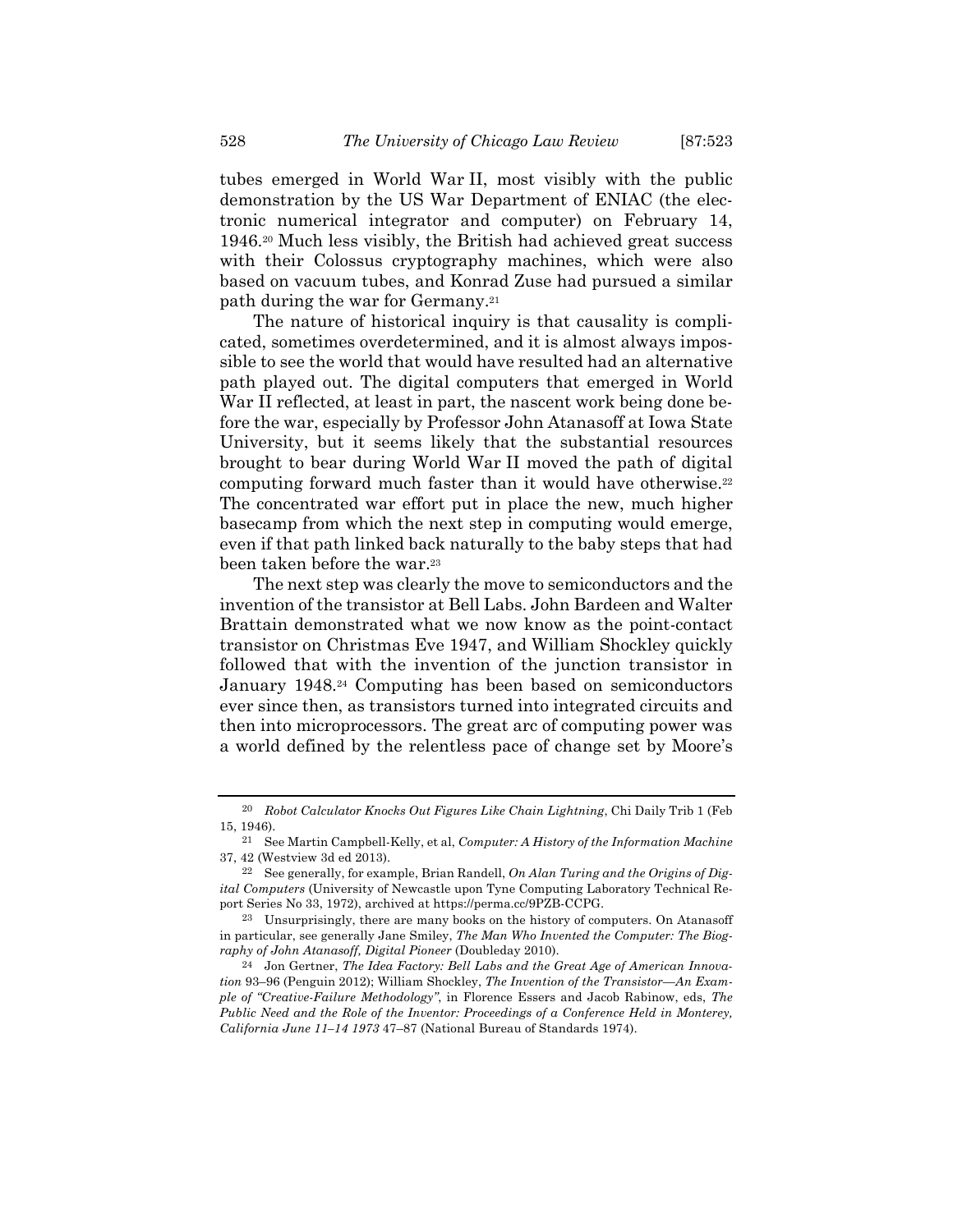law, described by Gordon Moore in 1965 as an empirical regularity within the world of semiconductors.25 Improvements in transistor density were exponential—doubling over a defined period—and that drove each succeeding computer generation, from mainframes to minicomputers to microcomputers (personal computers) and then to the handheld smartphones we have today.26

The second great arc that defines today was the move from expensive wired communications dominated by AT&T and the Bell System to ubiquitous wireless communication. The future arrived on April 3, 1973, when Martin Cooper, a Motorola vice president, made the first portable phone call, though there was no easy way to see the world of today from that first phone call.<sup>27</sup> More than a year later, on November 20, 1974, the US government brought an antitrust suit against AT&T, and the government made clear from the outset that it wanted to break "Ma Bell" into pieces.28 Quite remarkably, on January 9, 1982, AT&T agreed to settle the case with a breakup.29 By August 1983, the US government and AT&T had agreed on the structure of the firms that would be formed from the breakup.<sup>30</sup> By the end of 1984, there were fewer than one hundred thousand portable phone subscribers in the United States.31

The breakup of AT&T was almost immediately directed at boosting competition in the market for long-distance phone calls.32

<sup>25</sup> Gordon E. Moore, *Cramming More Components onto Integrated Circuits*, 38 Electronics 114, 115 (Apr 19, 1965) (describing "the production of larger and larger circuit functions on a single semiconductor substrate" year by year).

<sup>26</sup> See id at 115–16. See also Tom Simonite, *Moore's Law is Dead. Now What?* (MIT Technology Review, May 13, 2016), archived at https://perma.cc/HAL9-LY8A.

<sup>27</sup> See Joseph Egelhof, *Motorola Unveils New Radio-Phone*, Chi Trib 87 (Apr 4, 1973); Gene Smith, *Motorola Introduces Wire-Less Telephone*, NY Times 57 (Apr 4, 1973); Press Release, *Motorola Demonstrates Portable Telephone to Be Available for Public Use by 1976* (Motorola, Apr 3, 1973), archived at https://perma.cc/BNW9-ED5N.

<sup>28</sup> See Eileen Shanahan, *U.S. Sues to Divest A.T.&T. of Western Electric; Conspiracy Is Charged*, NY Times 1, 68 (Nov 21, 1974) (noting that "[a]mong the items of relief envisioned in the suit are the splitting of Western Electric . . . . [Assistant Attorney General] Clearwaters said that he felt such an action could aid competition").

<sup>29</sup> See Ernest Holsendolph, *U.S. Settles Phone Suit, Drops I.B.M. Case; A.T.&T. to Split Up, Transforming Industry* (NY Times, Jan 9, 1982), archived at https://perma.cc/M2K5-PQRK.

<sup>30</sup> See Andrew Pollack, *A.T.&T., U.S. Agree on Final Aspects of Bell Breakup* (NY Times, Aug 4, 1983), archived at https://perma.cc/WM8J-6NPW.

<sup>31</sup> *In the Matter of Implementation of Section 6002(B) of the Omnibus Budget Reconciliation Act of 1993: Annual Report and Analysis of Competitive Market Conditions with Respect to Commercial Mobile Services*, 10 FCC Rec 8844, 8874 (1995).

<sup>32</sup> See Andrew Pollack, *Bell System Breakup Opens Era of Great Expectations and Great Concern* (NY Times, Jan 1, 1984), archived at https://perma.cc/PW2T-QYW4 (noting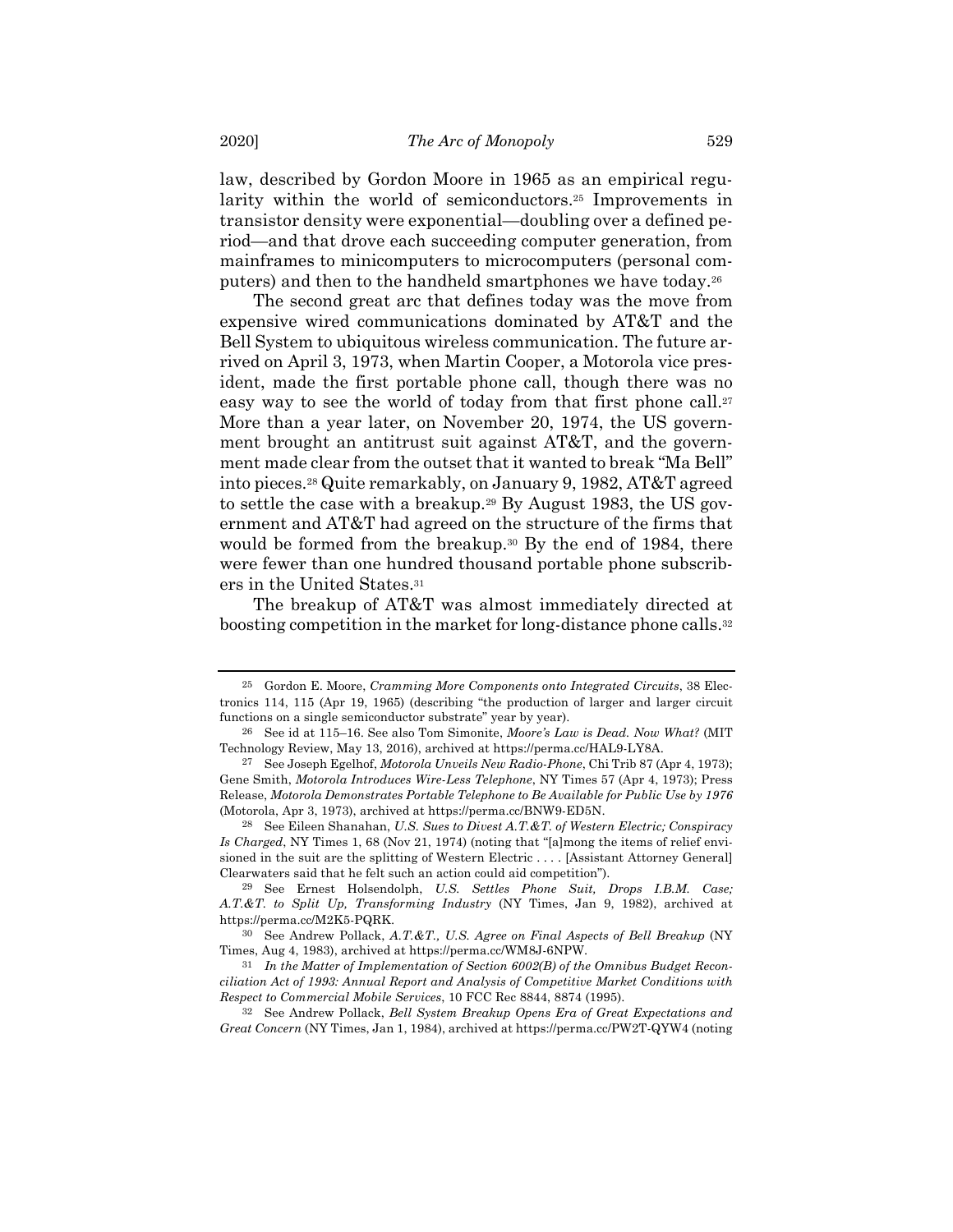Yet the breakup may have mattered most when the FCC moved to change wireless communications. On October 25, 1991, the FCC announced a policy statement and order on what it was describing as a new type of wireless personal communications services.33 The world of wireless communications, still very much in its infancy at the time of the breakup of AT&T, would soon start to expand rapidly as the FCC held a series of spectrum auctions to provide the key infrastructure for the development of an expanded set of wireless services.34 By the end of 1994, there were roughly twenty-four million now-cellular subscribers in the United States,<sup>35</sup> but the real spectrum big bang occurred at the end of 1994 and into early 1995 when the FCC auctioned off ninety-nine spectrum licenses for a total price of just over \$7 billion.36 Absent the breakup of AT&T, AT&T clearly would have been the leading potential buyer of this new spectrum, but with the breakup, each of the RBOCs—the regional Bell operating companies—were competitors of AT&T in the bidding.37 By the end of 2016, there were roughly 400 million US wireless connections.38 (The number of US landline connections peaked at roughly 192.4 million at the end of 2000 and has been dropping since.<sup>39</sup>)

The third great innovation was the Internet and the particular version of it that arose with the World Wide Web. The October 4, 1957 launch of Sputnik by the Soviet Union was a great technical achievement and a public relations triumph that forced

that, under the agreement, "[s]everal networks will be competing with the new A.T.&T. to carry long-distance calls" and "the increasing competition spurred by the Bell breakup is expected to speed [ ] up" innovations in the industry).

<sup>33</sup> See *In the Matter of Amendment of the Commission's Rules to Establish New Personal Communications Services*, 6 FCC Rec 6601, 6601 (1991).

<sup>34</sup> See *In the Matter of Implementation of Section 6002(B)*, 10 FCC Rec at 8860 (cited in note 31).

<sup>35</sup> See id at 8874.

<sup>36</sup> See FCC, *Auction 4: Broadband PCS A and B Block* (1995), archived at https://perma.cc/8F6Q-D3DV.

<sup>37</sup> See FCC, *Auction 4: Broadband PCS A and B Block: Bidder Activity by Dollar Value of High Bids* (1995), archived at https://perma.cc/U7GX-RSQ5 (showing that Ameritech Wireless Communications, Pacific Telesis Mobile Services, and Southwestern Bell Mobile Systems all had high bids).

<sup>38</sup> *The State of Wireless 2018* (CTIA, July 10, 2018), archived at https://perma.cc/ BJZ8-WSNE.

<sup>39</sup> See FCC, *Local Telephone Competition: Status as of December 31, 2009* \*13 (Jan 2011), archived at https://perma.cc/4Q3B-H25C (Table 1).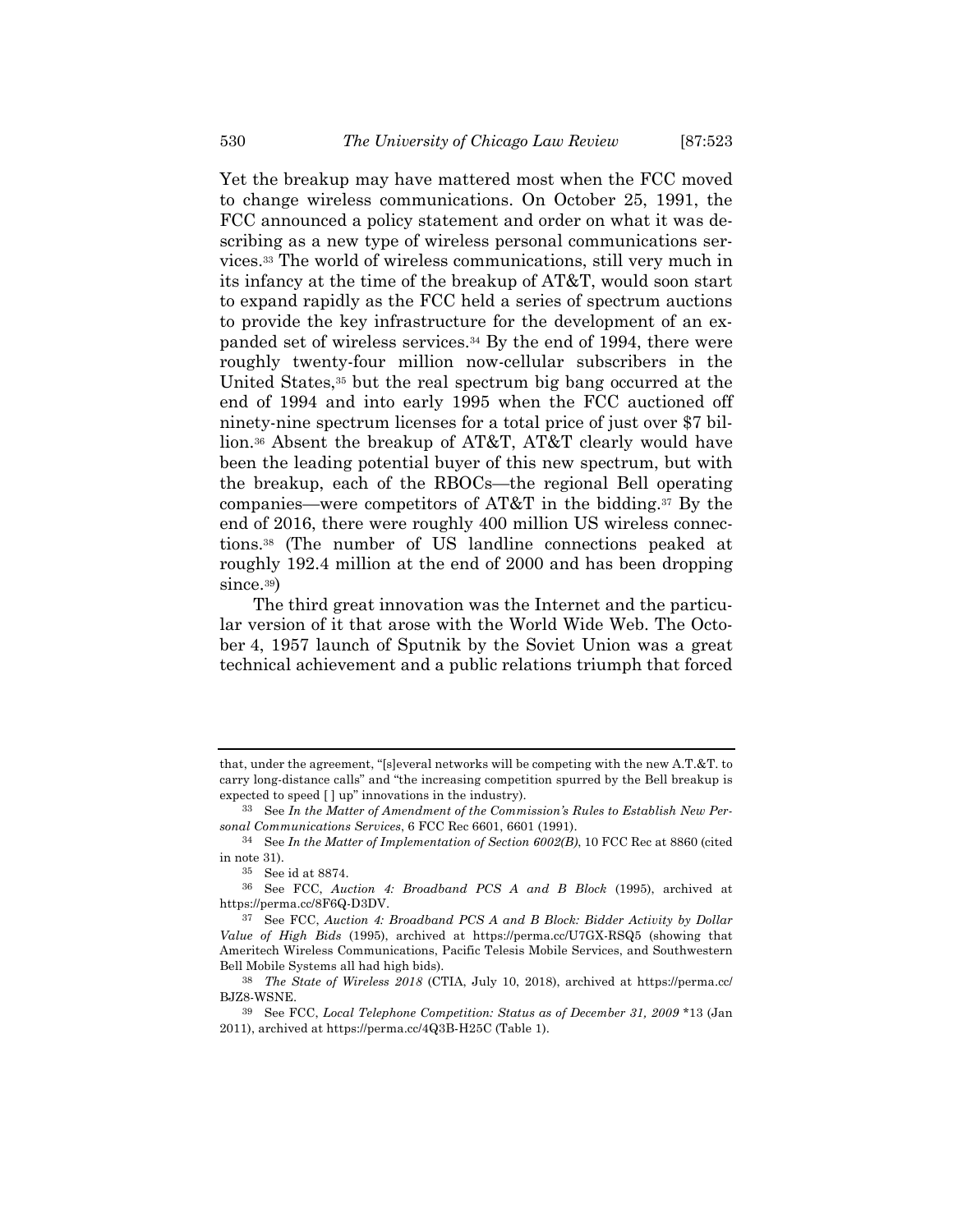the United States to respond.40 The US military had been cutting back on military research but quickly reversed course given the Soviet achievement.<sup>41</sup> A new intrabranch research arm, the Advanced Research Projects Agency (ARPA) was created.42 J.C.R. Licklider had come to ARPA in October 1962 and was confronted with the problem of how ARPA could best coordinate the computing power that it was seeding throughout the country. In an April 23, 1963 memo, Licklider proposed a network of computers each "netted together" through some sort of common computer language.43

By December 1969, a four-node network—the ARPANET was up and running.<sup>44</sup> At the time, it wasn't at all clear what ARPANET would turn into, but we now know that it would become the Internet and then the internet. There is a rich history associated with that, of course, but to just have a date or two in mind and then jump forward nearly two decades, note that Tim Berners-Lee submitted a proposal in March 1989 to CERN for what Berners-Lee described as a "mesh" system for linking together hypertext information.45 In early 1993, Berners-Lee's back end was matched with a front end, Mosaic.46 The new software, an Internet web browser, was developed at the National Center for Supercomputing Applications at the University of Illinois at Urbana-Champaign.47 Marc Andreessen was one of the key developers of Mosaic; when his new company, Netscape, went public on August 9, 1995, the Internet boom was on.48

<sup>40</sup> See, for example, John W. Finney, *Economy Campaign Halts Plans for New Military Research Projects: Scientists Warn of Peril to U.S.*, NY Times 13 (Oct 9, 1957) (reporting that "[s]cientific concern has been heightened by the technological strides being made by the Soviet Union, as exemplified in the launching of man's first earth satellite").

<sup>41</sup> See id. See also James Reston, *Arms: A Progress Report*, NY Times 32 (Dec 6, 1957) (reporting that "[t]he new United States missiles budget will be up about \$2,000,000,000, representing an increase of one-third in the missile program," some of which will be used on a "planned expansion of the warning system").

<sup>42</sup> See Reston, *Arms: A Progress Report*, NY Times at 32 (cited in note 41).

<sup>43</sup> See J.C.R. Licklider, *Topics for Discussion at the Forthcoming Meeting* \*3 (Ad-

vanced Research Projects Agency, Apr 23, 1963), archived at https://perma.cc/JCT5-846G. 44 Bolt Beranek and Newman, Inc, *A History of the ARPANET: The First Decade*

III-77 (BBN Report No 4799, Apr 1981).

<sup>45</sup> Tim Berners-Lee, *Information Management: A Proposal* (World Wide Web Consortium, Mar 1989), archived at https://perma.cc/LS9K-XGT9.

<sup>46</sup> See John Markoff, *Business Technology; A Free and Simple Computer Link* (NY Times, Dec 8, 1993), archived at https://perma.cc/Z6FG-ZD7A.

<sup>47</sup> See Tim Anderson, *Mosaic Turns 20: Let's Fire up the Old Girl, Show Her the Web Today* (The Register, Apr 26, 2013), archived at https://perma.cc/3ZZS-SMH8.

<sup>48</sup> See Molly Baker and Joan E. Rigdon, *Netscape's IPO Gets an Explosive Welcome*, Wall St J C1 (Aug 9, 1995).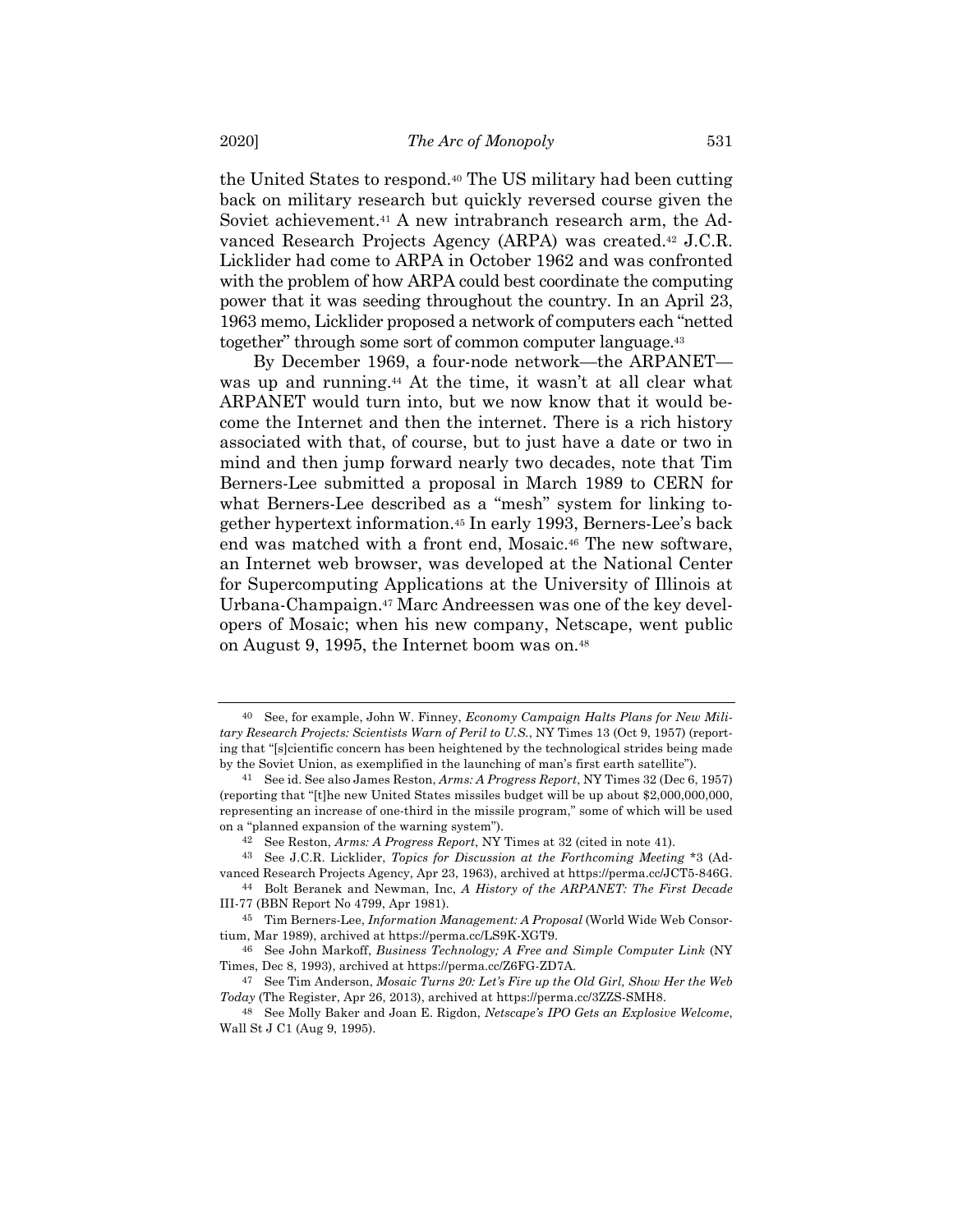#### II. ANTITRUST AND THE DAWN OF THE COMPUTER INDUSTRY

In 1913, AT&T faced two separate channels of attack from the US government: one a possible antitrust suit, and the second a push by the US Postmaster General to bring the telegraph and telephone under the control of the federal government to create a unified communications system with the US Post Office.49 AT&T navigated those threats by "voluntarily" agreeing in the Kingsbury commitment to spin off its recent acquisition of Western Union, one of the great telegraph firms of its era, and by agreeing to create a variety of interconnection rights with firms that wanted to access AT&T's lines.50 AT&T survived all of that very nicely, as by 1917, US Steel was by far and away the largest public US firm by market cap with a value of \$46.4 billion in 2017 dollars, while AT&T was number two with a value of \$14.1 billion.<sup>51</sup>

After World War II, AT&T would again face an antitrust threat from the US government, this time realized when the government brought an antitrust action against AT&T on January 14, 1949.52 US Attorney General Tom C. Clark made clear that the size and organization of AT&T made it almost impossible for state and federal regulators to control it.53 AT&T and its operating entities were regulated under conventional public utility– style regulation, which focused on a rate of return based on the cost of operations. But Western Electric, AT&T's manufacturing company, stood outside of those regulations, and the fear was that the operating companies were paying inflated rates in an effort to evade the effects of standard rate regulation.54 The solution to that problem was to, again, break up AT&T by forcing it to divest its interest in Western Electric.55

On January 24, 1956, the case settled.<sup>56</sup> AT&T would not be broken up, but it would agree to license its existing patents royalty-

<sup>49</sup> See *Telephone Trust to Dissolve, Giving Up Western Union Control: Government Accepts an Offer of Complete Separation*, NY Times 1 (Dec 20, 1913).

<sup>50</sup> See id at 2.

<sup>51</sup> See *A Century of America's Top 10 Companies, in One Chart* (howmuch.net, Nov 14, 2017), archived at https://perma.cc/4SVJ-UX3L.

<sup>52</sup> See John B. Owen, *Suit Attacks AT&T as Monopoly*, Wash Post 1 (Jan 15, 1949).

<sup>53</sup> See id (featuring a quote from Attorney General Clark in which he explains that a breakup would "create a situation under which State and Federal regulatory commissions will be afforded an opportunity to reduce telephone rates to subscribers").

<sup>54</sup> See Charles Zerner, *U.S. Sues to Force A.T.&T. to Drop Western Electric Co*, NY Times 1, 3 (Jan 15, 1949).

<sup>55</sup> See id.

<sup>56</sup> See generally Consent Decree, *United States v Western Electric Co*, Civil Action No 17-49, \*71,134 (D NJ 1956).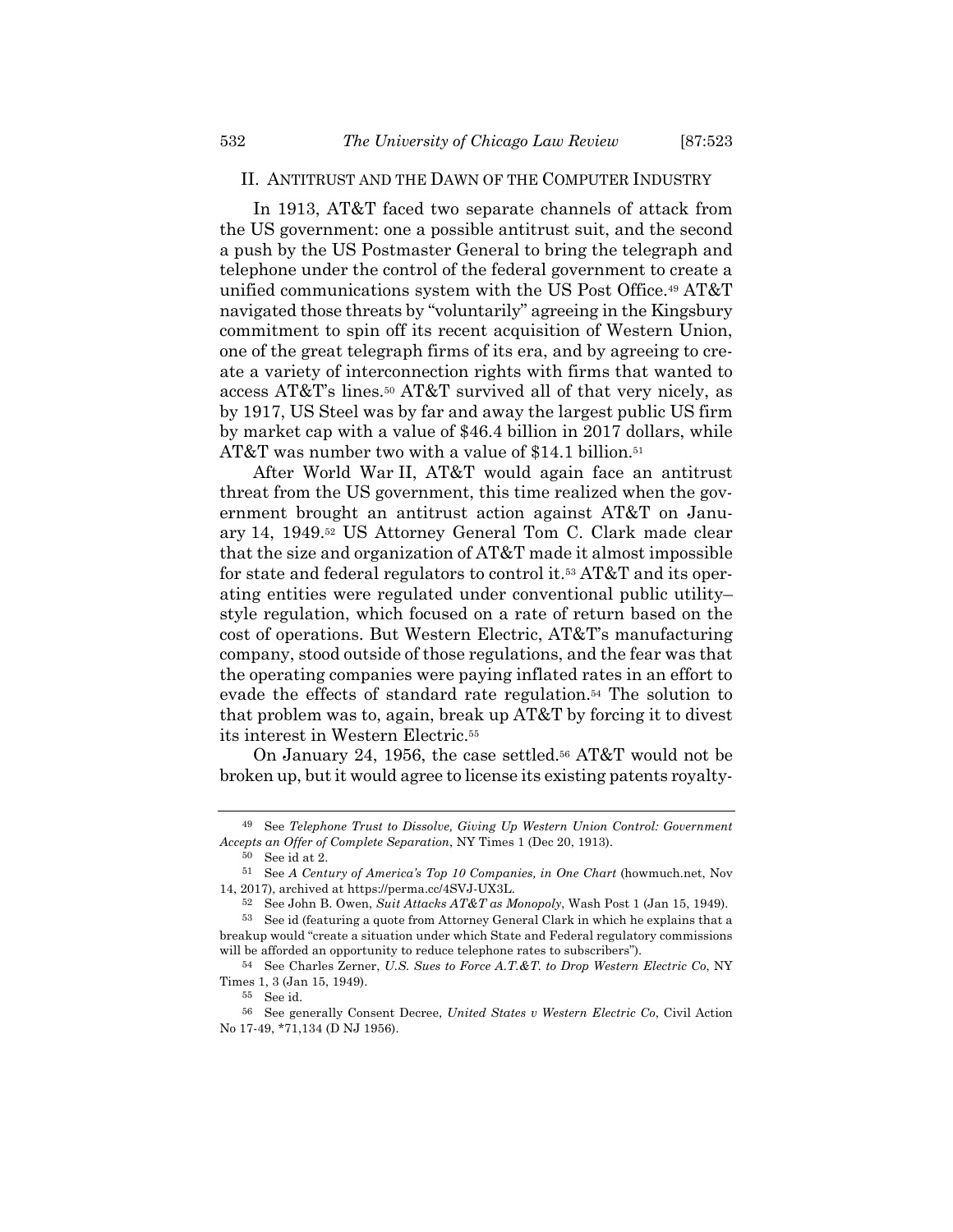free and its future patents at reasonable and nondiscriminatory rates, plus AT&T would be quarantined.57 AT&T would operate in the communications business, but it was barred from entering new fields, including, most relevantly, the computer industry.58 The government characterized the settlement as "one of the most important" in US antitrust history,<sup>59</sup> though after the fact, the settlement was seen as more controversial.<sup>60</sup>

Assessing the exact causal role of the 1956 AT&T antitrust settlement—or final judgment, as it was called—is tricky. AT&T had an active practice of licensing its patents and had started holding symposia and licensing its transistor patents in 1951 and 1952.61 That licensing presumably reflected the idea that a single firm might not be well situated to fully exploit the full range of possible inventions associated with a particular invention.62 AT&T also had obligations under military contracts to disseminate information about the transistor to the military.63 AT&T also might have been licensing the patents as part of managing the pending antitrust case. All of that suggests that AT&T's licensing of the transistor patents was overdetermined. The 1956 antitrust settlement reduced the royalty rate on the presettlement patents, including the transistor patents, to zero, but a detailed look at the case suggests that the price drop didn't change actual use of the transistors.64 What really mattered was assured access to the new

<sup>57</sup> See id at \*71,139.

<sup>58</sup> See id at \*71,137.

<sup>59</sup> See Anthony Lewis, *A.T.&T. Settles Antitrust Case; Shares Patents*, NY Times 1 (Jan 25, 1956).

<sup>60</sup> See, for example, Lawrence A. Sullivan and Ellen Hertz, *The AT&T Antitrust Consent Decree: Should Congress Change the Rules?*, 5 High Tech L J 233, 236 (1990) (noting that, in the years following the 1956 consent decree, the FCC was "deluged by complaints" from equipment manufacturers claiming that AT&T refused to purchase their goods and that, by the 1970s, it was clear the overwhelmed Commission struggled to prevent AT&T from limiting competitive incursions).

<sup>61</sup> See Martin Watzinger, et al, *How Antitrust Enforcement Can Spur Innovation: Bell Labs and the 1956 Consent Decree* \*30 (working paper, Feb 12, 2019), archived at https://perma.cc/UE49-LKFW.

<sup>62</sup> See Keith S. McHugh, *Bell System Patents and Patent Licensing*, Bell Telephone Magazine 217, 218 (Winter 1948–49) (explaining that "[i]n order to realize the value of the inventions, it is necessary to employ different types of patent license agreements in different situations").

<sup>63</sup> See F.M. Smits, ed, *A History of Engineering and Science in the Bell System: Electronics Technology (1925–1975)* 21 (AT&T Bell Laboratories 1985).

<sup>64</sup> See Watzinger, et al, *How Antitrust Enforcement Can Spur Innovation* at 35 (cited in note 61).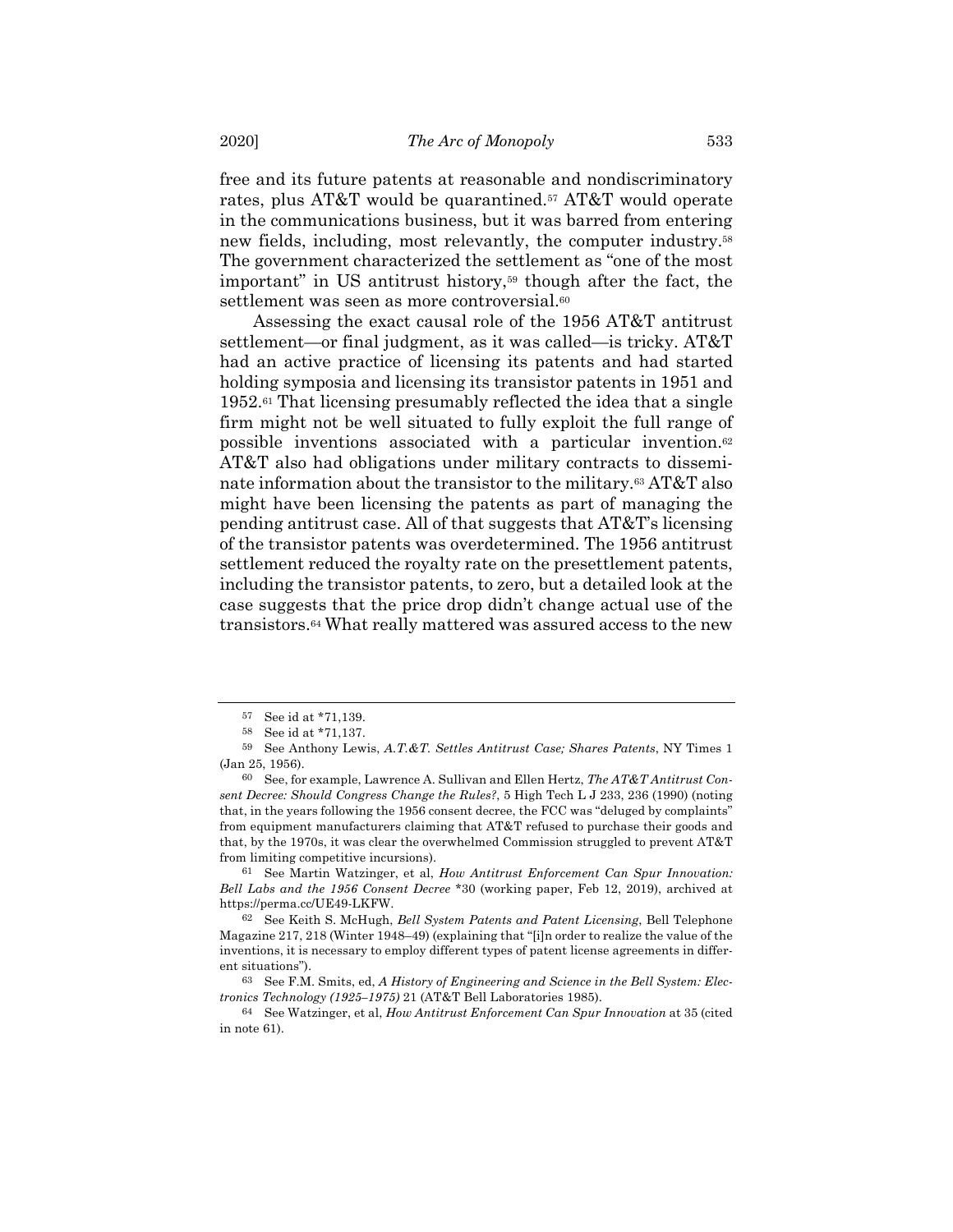technology in an easy way, so the small post–consent decree reduction in royalties appears to have had little further impact on use of the new transistor.<sup>65</sup>

Whatever the reason for ready availability of AT&T's new and important transistor technology, there seems little doubt that the widespread availability of AT&T's transistor patents and knowhow mattered for the development of semiconductors. Firms like Texas Instruments and Fairchild Semiconductor were able to take important steps forward into silicon transistors and eventually integrated circuits that might have been prevented had AT&T's early transistor patents been given their full blocking force or if AT&T had kept everything in-house.66 And the business line quarantine may have mattered for how the computer industry evolved.

But we need to fill in one more chunk of the history before considering that possibility. On January 25, 1956—the day after the US government announced its settlement of the AT&T antitrust case—the government announced a settlement of its pending antitrust case against IBM.67 The fact that the government had a case pending against IBM is noteworthy given the prior success that the government had had in suing IBM. In late March 1932, the US government brought an antitrust suit against IBM and Remington Rand alleging that the two firms dominated the tabulating equipment market through patent cross-licensing and by forcing their customers to buy tabulating cards from the same firm that made the tabulating equipment.68 At that time, IBM held 88 percent of the market and Rand the balance.<sup>69</sup> The government won in the district court and again in 1936 in the US Supreme Court.70 You might have expected that level of litigation success to have consequences in the marketplace, but that doesn't seem to have been the case. In January 1952, the US government again sued IBM, alleging that IBM had unlawfully restrained

<sup>65</sup> See id at 31.

<sup>66</sup> Christopher Rhoads, *AT&T Inventions Fueled Tech Boom, and Its Own Fall*, Wall St J A1 (Feb 2, 2005) (describing how Texas Instruments and Fairchild were able to gain success by developing miniaturized transistors that served as the forerunners of microprocessors).

<sup>67</sup> *I.B.M. Trust Suit Ended by Decree; Machines Freed: Company Agrees to Sell Its Electronic Computers and License All Patents*, NY Times 1 (Jan 26, 1956).

<sup>68</sup> *United States v International Business Machines Corp*, 13 F Supp 11, 15, 20 (SDNY 1935).

<sup>69</sup> See *Sued as Monopoly in Adding Machines: International Corporation and Remington Rand Defendants in Anti-Trust Action*, NY Times 15 (Mar 27, 1932).

<sup>70</sup> See *International Business Machines Corp v United States*, 298 US 131, 140 (1936).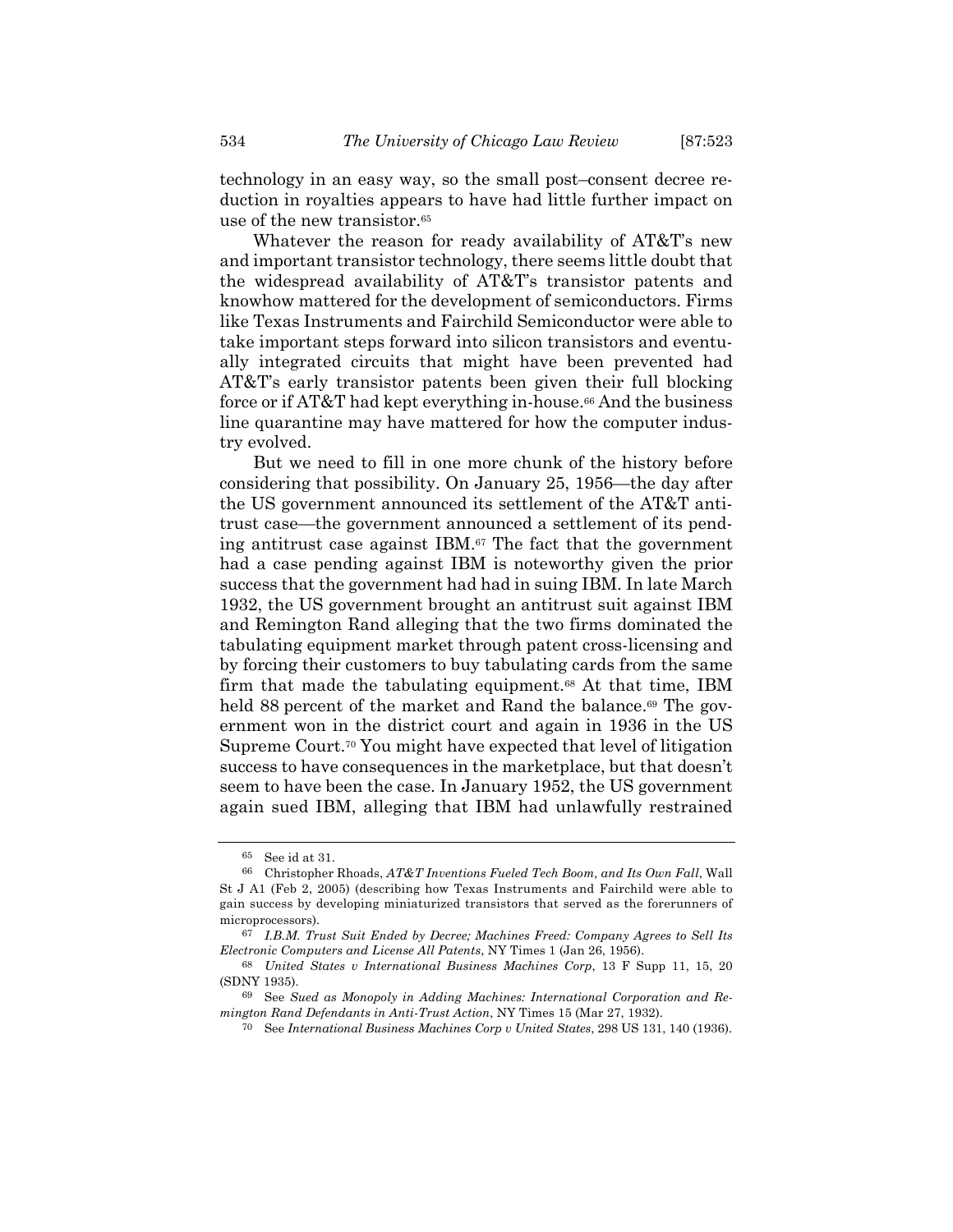and monopolized the tabulating equipment market, and by then IBM was up to a 90 percent market share.71

With the benefit of hindsight, we know that the computer industry was really just getting started in January 1956. The new machines were perhaps ready to move out of the world of military and university operations into more general use. The 1950s were the early days of semiconductors and at the cusp of the creation of mainframe computers and a computing business. The combined effect of the AT&T and IBM antitrust settlements seemed to open the door wide at just the right moment to enable robust competition over the new machines, and there was no obvious reason to think that monopoly power would come to the computing market.

#### III. A COMPUTER MONOPOLY?

A little more than a decade later, in 1967, IBM was the largest US public firm by market capitalization with a value of \$258.6 billion in 2017 dollars (AT&T was still number two at \$200.5 billion).72 IBM had successfully navigated the deep changes in technology from the world of tabulating machines that it had dominated in the 1930s through vacuum tubes into the world of semiconductors and mainframe computers. And in January 1967, the US Justice Department began investigating IBM regarding possible violations of US antitrust laws.73 Press reports at the time put IBM's market share in computers in the range of 70 percent, with the next largest firm, Honeywell, at 7.4 percent.74

Two years later, on January 17, 1969, in the very last days of the Lyndon B. Johnson administration, the United States announced that it had brought an antitrust suit against IBM alleging that IBM had monopolized the computer market in violation of Section 2 of the Sherman Act.75 IBM also faced a couple of new

<sup>71</sup> *U.S. Files Anti-Trust Suit Against I.B.M.; Company Denies Charge: Justice Department Claims Firm Owns More than 90% of All Tabulating Machines*, Wall St J 2 (Jan 22, 1952).

<sup>72</sup> *A Century of America's Top 10 Companies, in One Chart* (cited in note 51).

<sup>73</sup> See *IBM's Practices in the Computer Industry Are Being Investigated by Justice Agency*, Wall St J 3 (Jan 16, 1967).

<sup>74</sup> William D. Smith, *I.B.M. Confirms Antitrust Unit Is Studying Computer Industry*, NY Times 47 (Feb 1, 1967).

<sup>75</sup> See Edwin L. Dale Jr, *U.S. Accuses I.B.M. of Monopolizing Computer Market*, NY Times 1, 15 (Jan 18, 1969).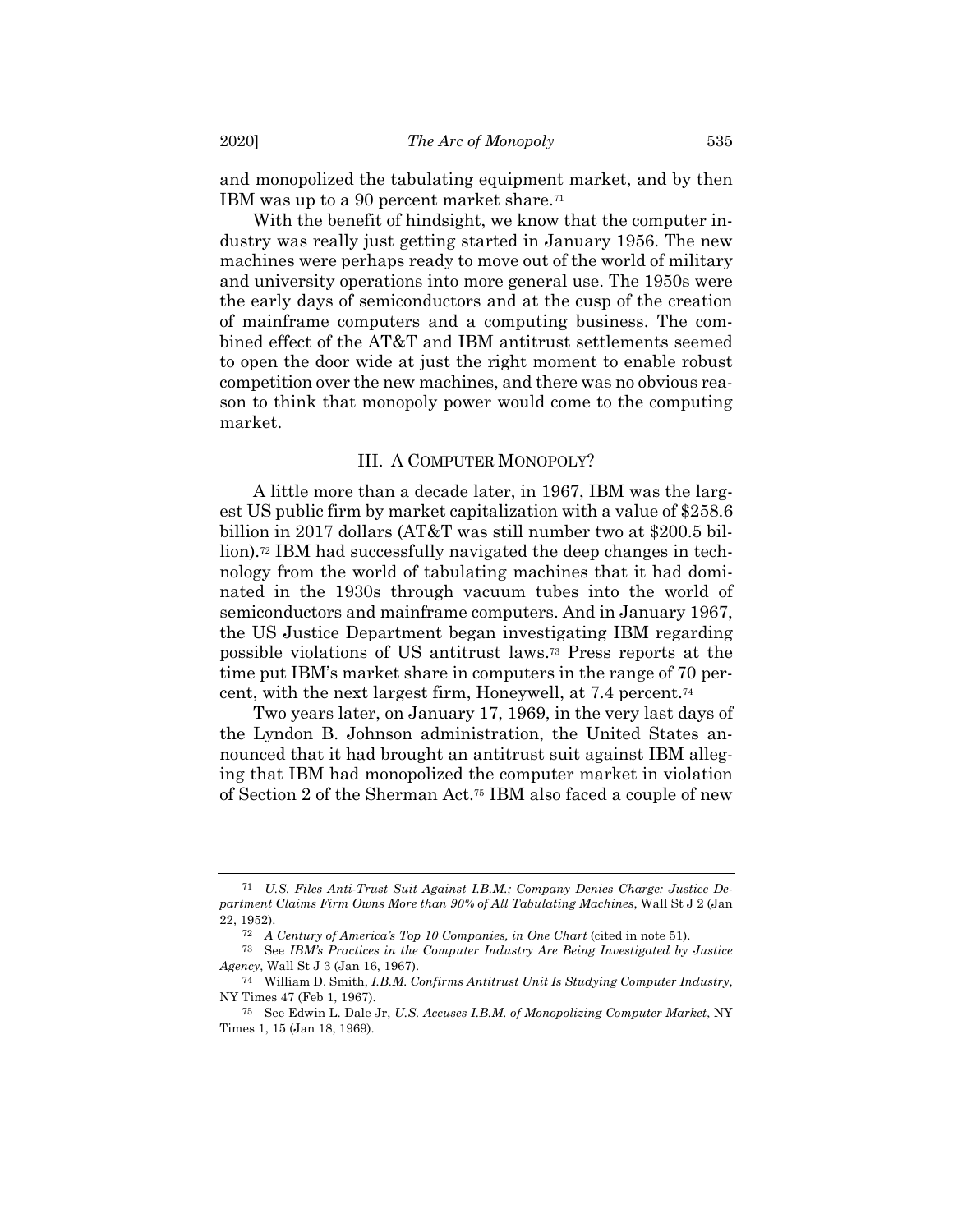private antitrust suits,76 but the suit with the US government promised to be epic.

Roughly thirteen years had passed since the US government's settlements with AT&T and IBM. Whatever one thought of the strength of IBM's market position in early 1969—the government believed that IBM had market power while IBM denied it—there can be little doubt that IBM's position was driven at least in part by its bold introduction of its new IBM System/360 on April 7, 1964.77 IBM was responding to growing competition in mainframe computers even as the market itself was growing rapidly.78 There is no guarantee that a leading firm will successfully ride its original position in one market into the next related evolutionary step in the market, but IBM had done just that in taking its long-term, strong position in tabulating equipment into the new computer industry. Remington Rand had tried the same feat with its early UNIVAC computers; although it clearly took a market lead in the new computer market as the first entrant, it didn't have anything like IBM's position in tabulating equipment.<sup>79</sup> The DOJ antitrust complaint accused IBM of monopolizing the "general purpose digital computer" industry in violation of Section 2 of the Sherman Act.80

A complaint of course is just an allegation of facts and possible misconduct. It doesn't mean that anything in it is actually true, though DOJ is full of serious antitrust professionals and the government doesn't bring Section 2 cases lightly. I am more interested in how the prior antitrust actions (or inactions) shaped this moment than in trying to resolve exactly how much market power IBM may or may not have had in 1969.81

As noted above, the US government first sued IBM in 1932, prevailed up the court ladder, and seemingly didn't change market outcomes in an important way. That led to the 1952 suit and

<sup>76</sup> See, for example, John P. Mackenzie, *U.S. May File Antitrust Suit Against IBM*, LA Times A9 (Jan 6, 1969); William D. Smith, *I.B.M. Is Named in Antitrust Suit by Data Concern*, NY Times 39, 41 (Jan 4, 1969).

<sup>77</sup> See Stanley Penn, *IBM Unveils New Line of Computers, Says They Have More Speed, Capacity, Simplicity Than Predecessors*, Wall St J 2 (Apr 8, 1964).

<sup>78</sup> See id.

<sup>79</sup> *UNIVAC, the First Commercially Produced Digital Computer, Is Dedicated* (HISTORY, July 27, 2019), archived at https://perma.cc/D54B-5UBZ.

<sup>80</sup> United States' Memorandum on the 1969 Case, *United States v International Business Machines Corp*, Civil Action No 72-344, \*2 (SDNY filed Oct 5, 1995), archived at https://perma.cc/5X9F-LW4R (1969 Case Memorandum).

<sup>81</sup> Franklin M. Fisher, John J. McGowan, and Joen E. Greenwood, *Folded, Spindled, and Mutilated: Economic Analysis and* U.S. v. IBM 110–21 (MIT 1983).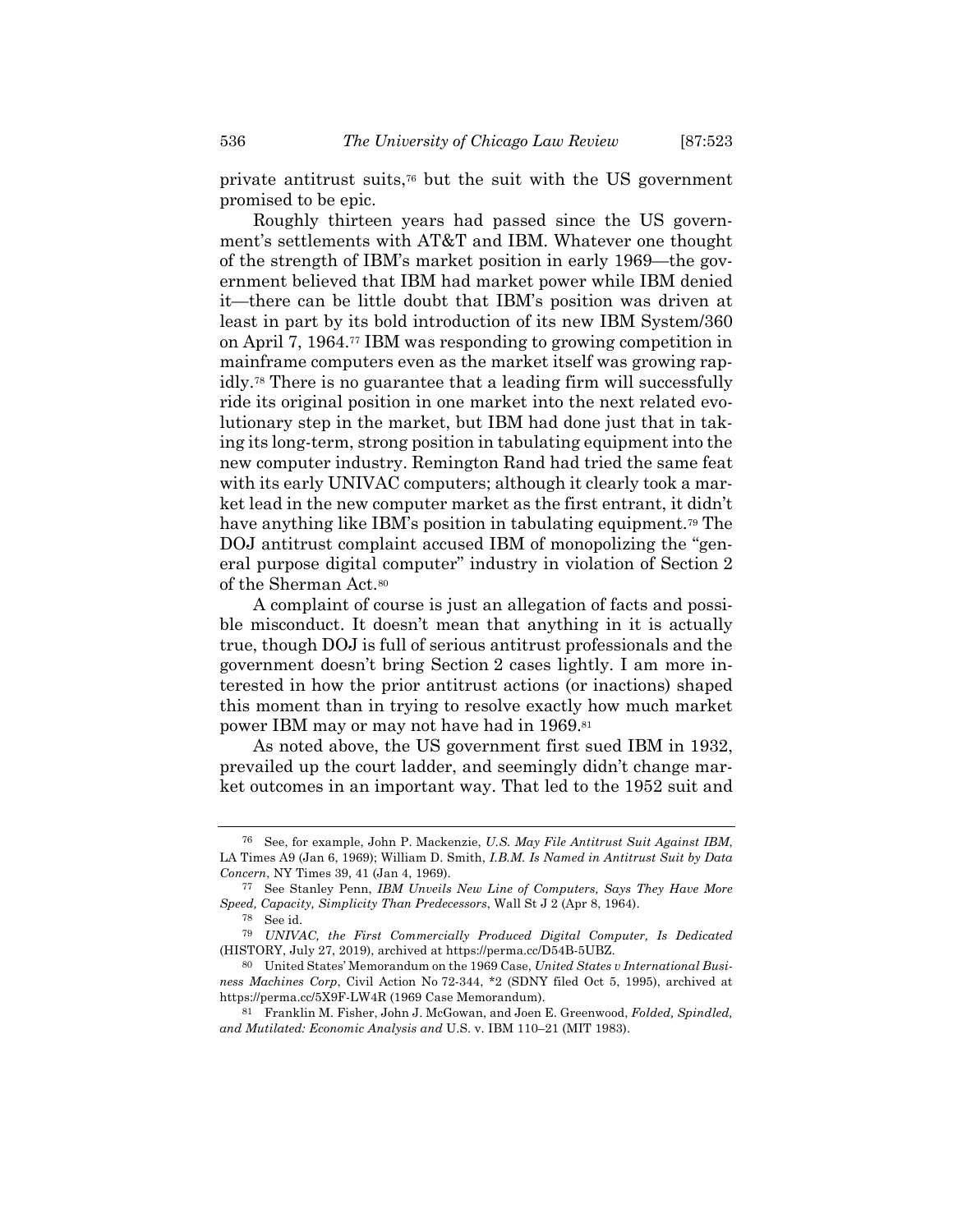then the 1956 settlement. Part of this path may be related to the theory of the 1932 case, which was that IBM was impermissibly tying punch cards to its tabulating equipment.<sup>82</sup> Tying consumables like punch cards has historically just been a way to price discriminate as to the machine—here machines that IBM held patents on. Even if we ended the tying, all that would seem to lead to is greater competition in the cards market, but it isn't obvious that that would change competition in the equipment market itself. Sometimes increased competition in an adjacent market can then feed back into more competition in the original market, but the tabulating equipment market was highly technical and filled with patents and might naturally have been blocked off from competition in that market, at least until the market took a much larger discrete jump or was subsumed into something else.<sup>83</sup>

That something else was computers. The tabulating machines were just tools for crunching data, and, by the standards of the day, they were good at that, but digital computers were going to be much better. Card readers were important for inputting data into computers, but building computers was a different undertaking. IBM could have bungled that, but with the introduction of the System/360 in 1964, IBM instead had hit a home run.

Note that the 1956 antitrust settlement didn't block IBM from going into computers.84 That of course was the obvious next business for IBM, so it isn't at all clear that IBM would have agreed to a settlement had the government sought to quarantine it. The 1956 settlement with IBM was designed to ease entry into the tabulating equipment market by other firms by increasing their access to IBM's patents. The settlement even put in place a mechanism by which IBM might be forced to divest a chunk of its tabulating equipment business if it still controlled more than 50 percent of that business seven years after the settlement.85

<sup>82</sup> See *International Business Machines Corp*, 298 US at 137.

<sup>83</sup> See Lars Heide, *Punched-Card Systems and the Early Information Explosion 1880–1945* 6 (Johns Hopkins 2009) (noting that "it was not easy to introduce punched cards for a task" because "[t]heir use demanded a high degree of standardization").

<sup>84</sup> See Final Judgment, *United States v International Business Machines Corp*, Civil Action No 72-344, \*71,127 (SDNY filed Jan 25, 1956).

<sup>85</sup> See id. The divestiture clause would be triggered in 1963. See *Suit Would Force GM to Divorce Diesel Division*, Wash Post A16 (Jan 15, 1963) (reporting that IBM ultimately "agreed to divest itself of some of its capacity for production of tabulating machine cards" in accordance with the 1956 judgment).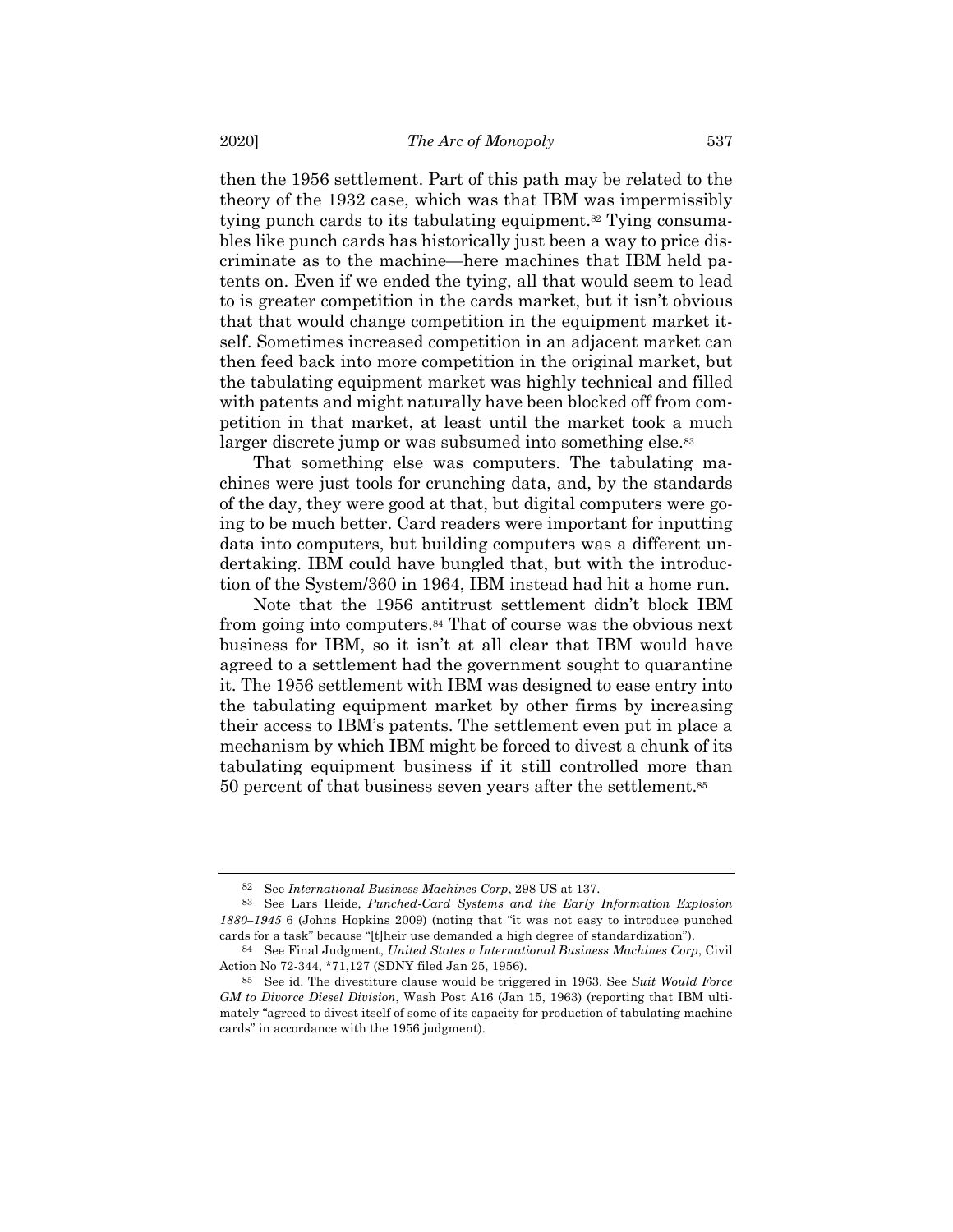But it seems extraordinarily unlikely that IBM would have agreed not to operate in the new computer market. But that was exactly part of the deal that AT&T agreed to in 1956 to resolve its pending antitrust case. AT&T and IBM were differently situated, of course, as the government saw AT&T as being in a regulated natural monopoly business—the telephone system—and wanted to make sure that AT&T didn't artificially cross-subsidize its competitive position in computers from the regulated industry.

But the cost of that restriction was to remove a potentially strong competitor from the computer market. It is impossible to know what the counterfactual world looks like in which AT&T builds computers in 1956. The mainframe computer was the natural successor to new digital computers of World War II, and the new transistor would reset how computers operated. This was a key point of competition for the new industry.

The settlement barred AT&T from entering the new computer market in an effort to control the possible distortion of competition in the computer market that might have resulted from the presence of a firm operating a natural monopoly. In making that choice, the US government assumed different risks to enhance competition. We avoided the cross-subsidization risk but we accepted the risk of depriving the market of a potentially innovative competitor.

Removing a competitor is probably unimportant if the market is competitive and the technology in play is relatively standardized. But if the market is likely to be occupied by a few large firms, losing a strong competitor may meaningfully increase the chance that market power will arise. And we know that the technology in the computer market was in its infancy, and in excluding AT&T from the new market we were depriving that market of what may have been the most technologically sophisticated firm in the market. Had AT&T been allowed to enter the computer business, perhaps through a separate subsidiary with restrictions to try to manage the cross-subsidization problem, competition in the computer market might have looked quite different.

But with AT&T on the sidelines, by 1969 the US government believed that IBM was monopolizing the computer market.<sup>86</sup> One of the central claims in the complaint was that IBM was monop-

<sup>86</sup> See William D. Smith, *I.B.M. Antitrust Suit Opens with U.S. Seeking Break-Up: Justice Department to Use Company's Files in Evidence* (NY Times, May 20, 1975), archived at https://perma.cc/SPB4-3XQE.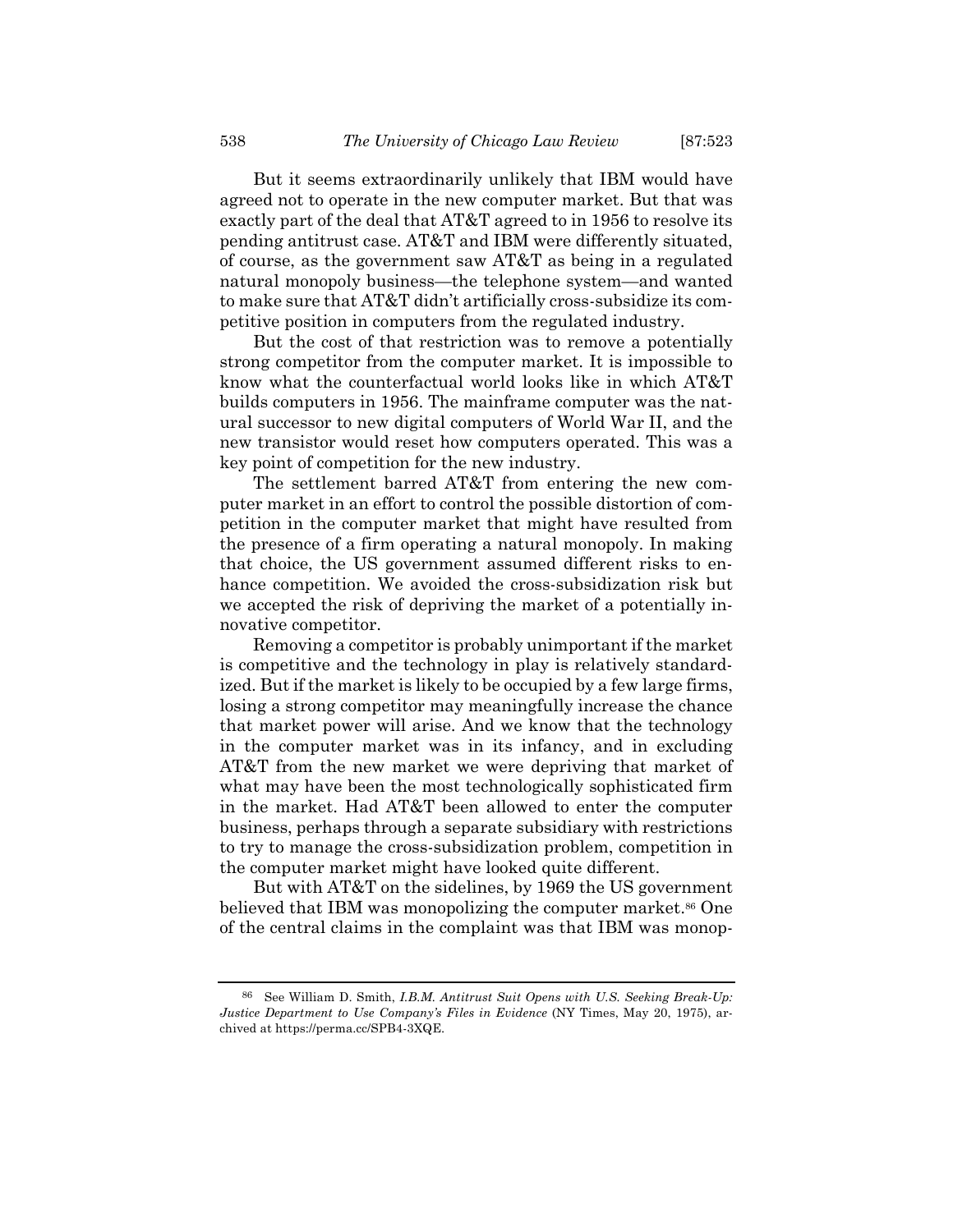olizing by not establishing separate charges for hardware, software, and services; instead, consumers paid one price to IBM for all of those.87 The complaint alleged that this practice limited competition, though exactly what that meant wasn't crystal clear.88 One theory might have been that it was difficult to sell software in competition with IBM if IBM gave all of its software away, and the same would have been true of related services. A second version of the story, and the government might have been alleging both, is that by blocking the rise of independent software sellers and service providers, IBM was making it harder for its hardware competitors to compete. If there had been a robust independent software and services market, a hardware maker might have been able to specialize in hardware, but instead, in the world shaped by IBM's policies, IBM's competitors were forced to integrate software and services.

In June 1969, as the new government antitrust suit against IBM was really just getting going, IBM announced that it would unbundle hardware, software, and services.89 IBM told customers that it would cut hardware prices by 3 percent.90 It didn't immediately announce new prices for software and services, but a corresponding price for those would not have seemed to create much space for entry.91 It seems natural to attribute the change in IBM's practices to the antitrust suit, though IBM had disclosed in December 1968 that it was considering making the change.<sup>92</sup> Of course, the unbundling was amidst the ongoing antitrust investigation of IBM, and that makes it quite hard to separate out possible independent business justifications for a switch from strategic considerations directed toward a possible antitrust action. And

<sup>87</sup> See id.

<sup>88</sup> See 1969 Case Memorandum at \*6 (cited in note 80) (noting that "the 1969 action alleged that IBM predatorily manipulated interfaces for the purpose of excluding competition").

<sup>89</sup> See Scott R. Schmedel, *IBM Discloses Plan for Separating Its Computer and Services Prices: Profound Impact Anticipated from Division; Free Items Were Hit by Justice Unit*, Wall St J 38 (June 24, 1969); Franklin M. Fisher, James W. McKie, and Richard B. Mancke, *IBM and the U.S. Data Processing Industry: An Economic History* 175–79 (Praeger 1983).

<sup>90</sup> Schmedel, *IBM Discloses Plan*, Wall St J at 38 (cited in note 89).

<sup>91</sup> See id.

<sup>92</sup> See *IBM Studying Separate Prices for Servicing: Policy Change Could Alter Computer Firms' Methods and Increase Competition*, Wall St J 3 (Dec 9, 1968).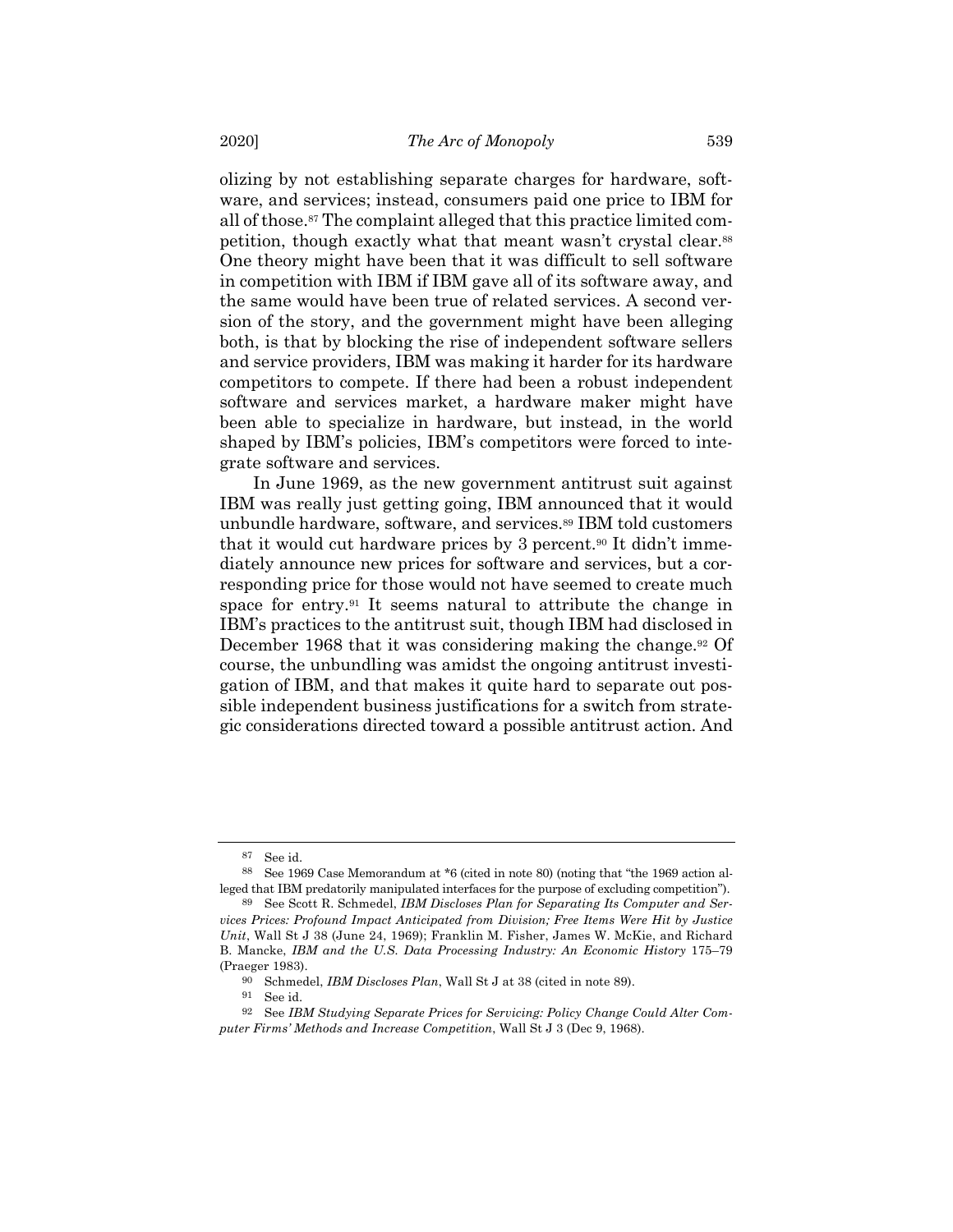one of IBM's economic experts would later dispute the idea that the antitrust suit had anything to do with the change in pricing.93

#### IV. THE 1982 BREAKUP OF AT&T

On November 20, 1974, the United States brought a new antitrust action against AT&T as part of its long-running effort to regulate the company.94 The government was returning to the mission of the 1949 antitrust suit in seeking to separate Western Electric—AT&T's equipment manufacturing company—from AT&T and even splitting Western Electric itself into pieces, but the new suit went beyond the 1949 suit in seeking to separate AT&T's long-distance service from the local Bell operating companies.<sup>95</sup>

It seemed that AT&T had grown too large to be regulated effectively by state and federal regulators.96 As the complaint made clear, AT&T continued to dominate US telecommunications, though in parts of the network it looked as if competition might be possible. The FCC had issued rulings in 1968 in the *Carterfone* proceeding and then again in 1969 in response to an application by a long-distance telephone entrant, MCI, which required AT&T to allow new devices to be attached to the network and which forced AT&T to interconnect with new competitors.97 The FCC ruling in favor of MCI was particularly noteworthy as it suggested that the FCC was open to the possibility of changing the basic structure of telephone rates, according to which lower local telephone service prices were effectively subsidized by higher longdistance charges. AT&T had characterized MCI as a "creamskimming" entrant, meaning that MCI was entering only because

<sup>93</sup> Fisher, McKie, and Mancke, *IBM and the U.S. Data Processing Industry* at 177 (cited in note 89) ("The view that such [unbundling] was hastened by the onset of [the litigation] . . . is, so far as we know, only unsupported (if natural) speculation.").

<sup>94</sup> See Shanahan, *U.S. Sues to Divest A.T.&T. of Western Electric*, NY Times at 1 (cited in note 28).

<sup>95</sup> *Suit to Split Up AT&T Bears Out Ford Pledge of Antitrust Firmness: Justice Agency Is Viewed as Shucking Nixon Image of Coddling Big Business*, Wall St J 1 (Nov 21, 1974).

<sup>96</sup> See Steve Coll, *The Deal of the Century: The Breakup of AT&T* 59–61 (Atheneum 1986) (noting that "the [antitrust] division's lawyers believed that AT&T had abused its political power, circumvented the legal process, and cheated the American public").

<sup>97</sup> See *In the Matter of Use of the Carterfone Device in Message Toll Telephone Service*, 13 FCC2d 420, 423 (1968) (ruling that AT&T could not "prohibit[ ] the use of interconnecting devices which do not adversely affect the telephone system"). See also *In re Applications of Microwave Communications, Inc*, 18 FCC2d 953, 977–78 (1969) (requiring AT&T to allow subscribers to connect to a third party's microwave sites).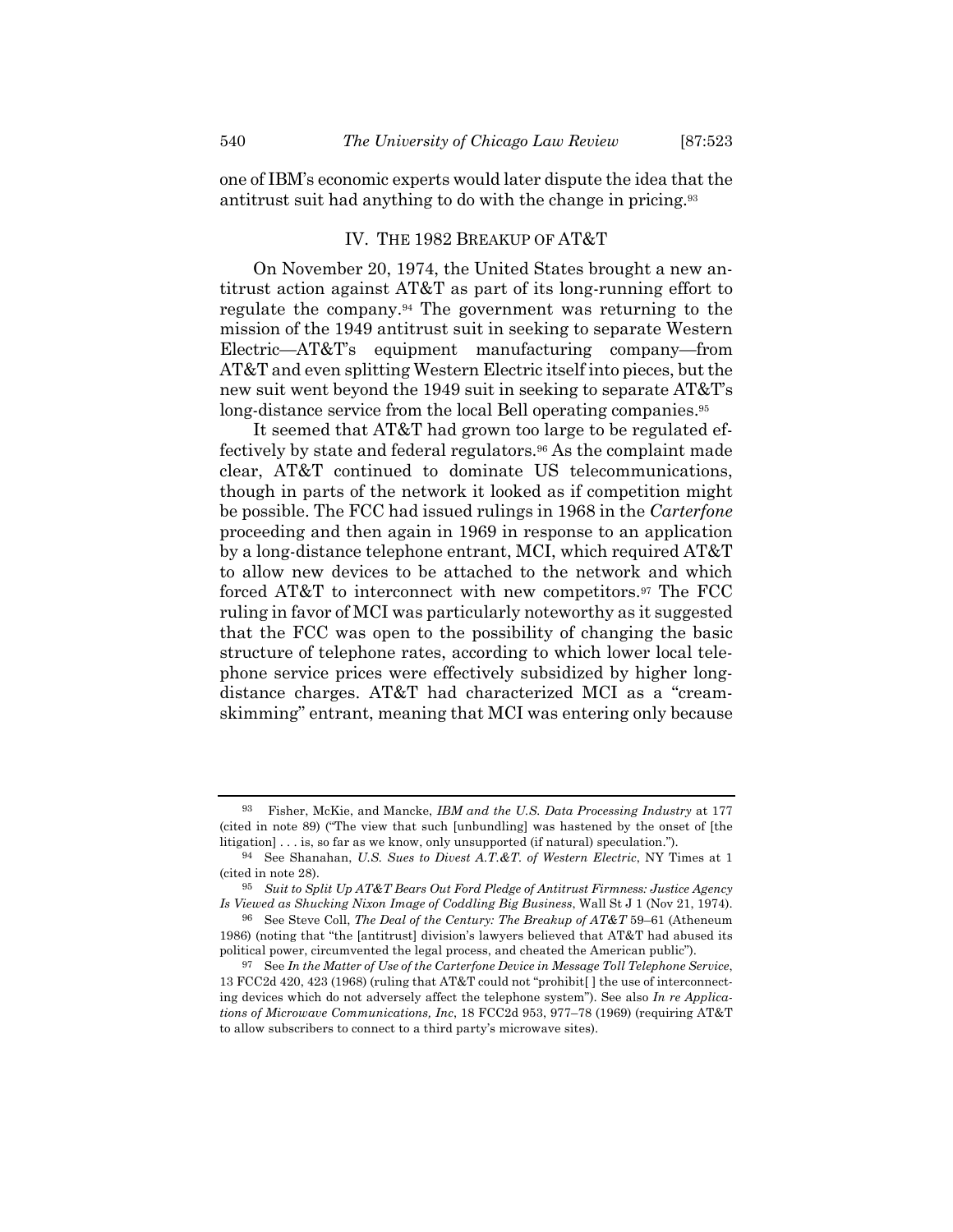it saw certain long-distance markets as attractive given the artificially high prices in those markets created by local/long-distance cross-subsidization.98

Somewhat surprisingly, on January 8, 1982, the government and AT&T announced that the suit had settled and that AT&T would be broken up.<sup>99</sup> After the dust had settled, in August 1983, the final changes of the breakup were nailed down, with the split to occur on January 1, 1984.100 Western Electric would remain intact and AT&T would continue to own it, but the twenty-two local Bell operating companies would be split from the parent and seven new, large regional companies would be created to house the operating companies. These would become the RBOCs.101

The new settlement, which was structured as a modification of the 1956 final judgment, reflected a series of trade-offs about how competition might work in the presence of a natural monopoly. The local telephone market was understood to remain a natural monopoly, and the restrictions imposed on the business activities of the new RBOCs reflected that.102 They were barred from the long-distance market, the equipment market, and potential new markets such as information services. Again, in each case, the choice was between losing a possible competitor versus adding a competitor who might have an advantaged position relative to other firms who did not have a business that was a natural monopoly.

AT&T would be in the long-distance business, plus a key part of the deal was that the business line restrictions from the 1956 final judgment would be lifted, though the district court judge hearing the case did add a restriction that delayed AT&T's right to enter the information services business.103 And to ensure that AT&T didn't somehow enjoy advantaged access to the local networks that would be required to complete long-distance calls, the RBOCs also were given nondiscrimination obligations such that they would need to treat an entrant into the long-distance market on par with the treatment given to AT&T.104

<sup>98</sup> See *In re Applications of Microwave Communications*, 18 FCC2d at 960.

<sup>99</sup> See Holsendolph, *U.S. Settles Phone Suit* (cited in note 29). 100 See Pollack, *A.T.&T., U.S. Agree on Final Aspects of Bell Breakup* (cited in note 30). 101 See id.

<sup>102</sup> See *United States v American Telephone and Telegraph Co*, 552 F Supp 131, 186– 95 (DDC 1982), affd, *Maryland v United States*, 460 US 1001 (1983).

<sup>103</sup> See *American Telephone and Telegraph*, 552 F Supp at 143, 186. 104 See id at 232–33.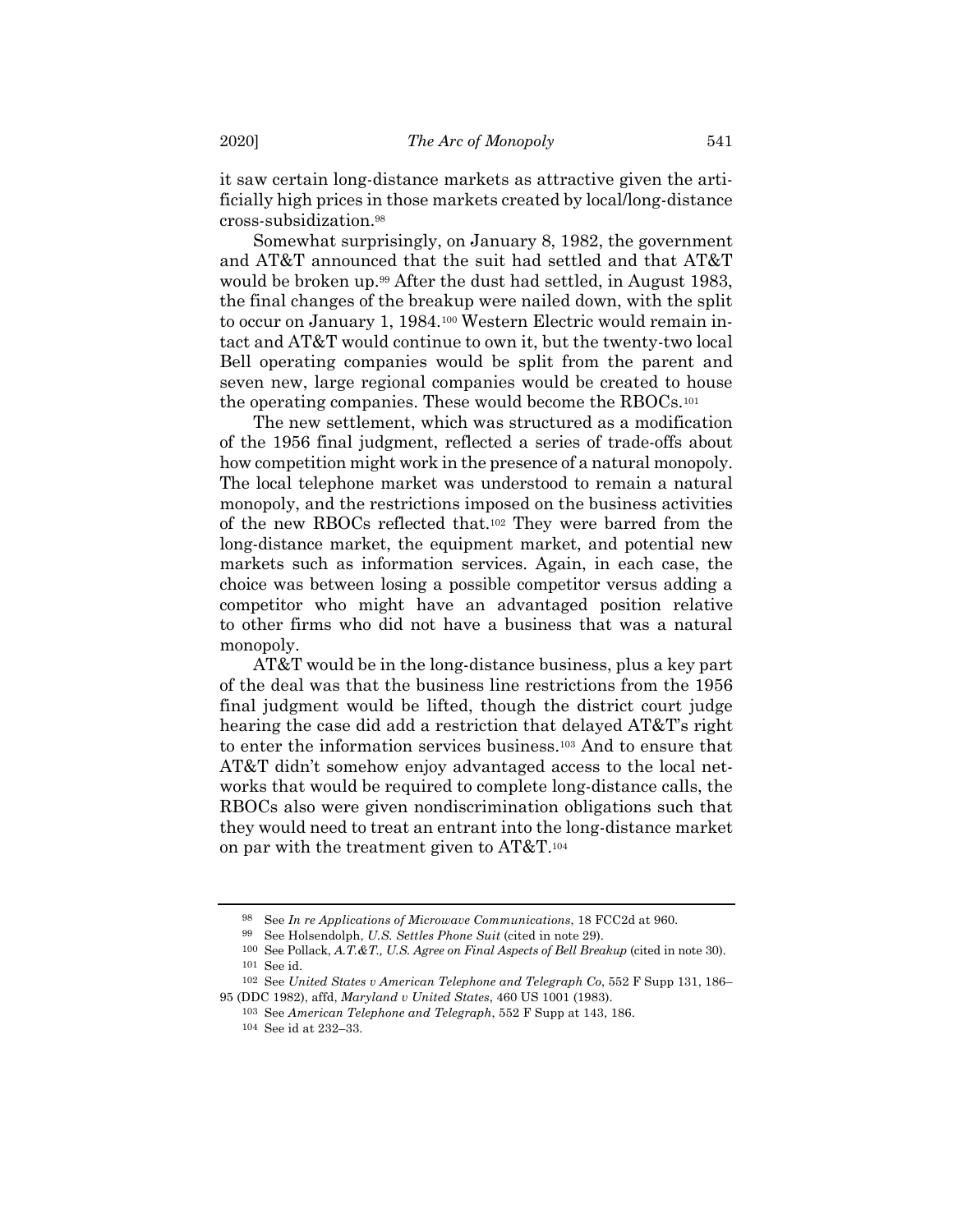And AT&T itself was subject to a nondiscrimination rule.<sup>105</sup> Given that the scope of the AT&T long-distance market was likely to far exceed those of its competitors for an extended period of time, entrants into long-distance faced a real disadvantage regarding the scope of the service that they could offer.106 Giving those competitors access to AT&T's infrastructure meant that a new firm could enter one segment and yet still offer customers much broader service because of their access to the AT&T longdistance system.

Why did AT&T agree to the deal? It was true that the trial wasn't going well, but AT&T almost certainly understood that they might fare better on appeal.107 AT&T presumably believed that computers and communications were converging, and that it would be a strong competitor in that new combined market if it was free of the business line restrictions of the 1956 final judgment. The firm may not have seen much potential growth in local telecommunications proper, which, after all, would remain a regulated natural monopoly. AT&T really had been at the cutting edge of computing when business computing was starting. It had missed the computing boom completely and IBM had become sufficiently successful such that it was, at least in the eyes of the government, worthy of a complex monopolization case. AT&T had missed one computer competition, and presumably it did not want to miss the next one.

#### V. NEW COMPUTER MONOPOLIES?

AT&T presumably thought that the computer market was changing. On August 12, 1981, IBM had introduced a new personal computer, the IBM PC.<sup>108</sup> The 1969 antitrust case against IBM was then more than a decade old, and there was an assortment of trial wrangling going on and possible efforts at settle-

<sup>105</sup> Id at 227.

<sup>106</sup> See id at 223 (noting that "access to AT&T's local network is crucial if long distance carriers and equipment manufacturers are to be viable competitors").

<sup>107</sup> See Trudy E. Bell, *The Decision to Divest: Incredible or Inevitable?*, 22 IEEE Spectrum 46, 50 (Nov 1985) (noting that the denial of AT&T's motion to dismiss following the prosecution's presentation at trial was "pretty devastating" and that AT&T lawyers felt they were "confronted with a judge who wasn't hearing [their] side of the case").

<sup>108</sup> Press Release, *Personal Computer Announced by IBM* (IBM, Aug 12, 1981), archived at https://perma.cc/E7YT-XFFM.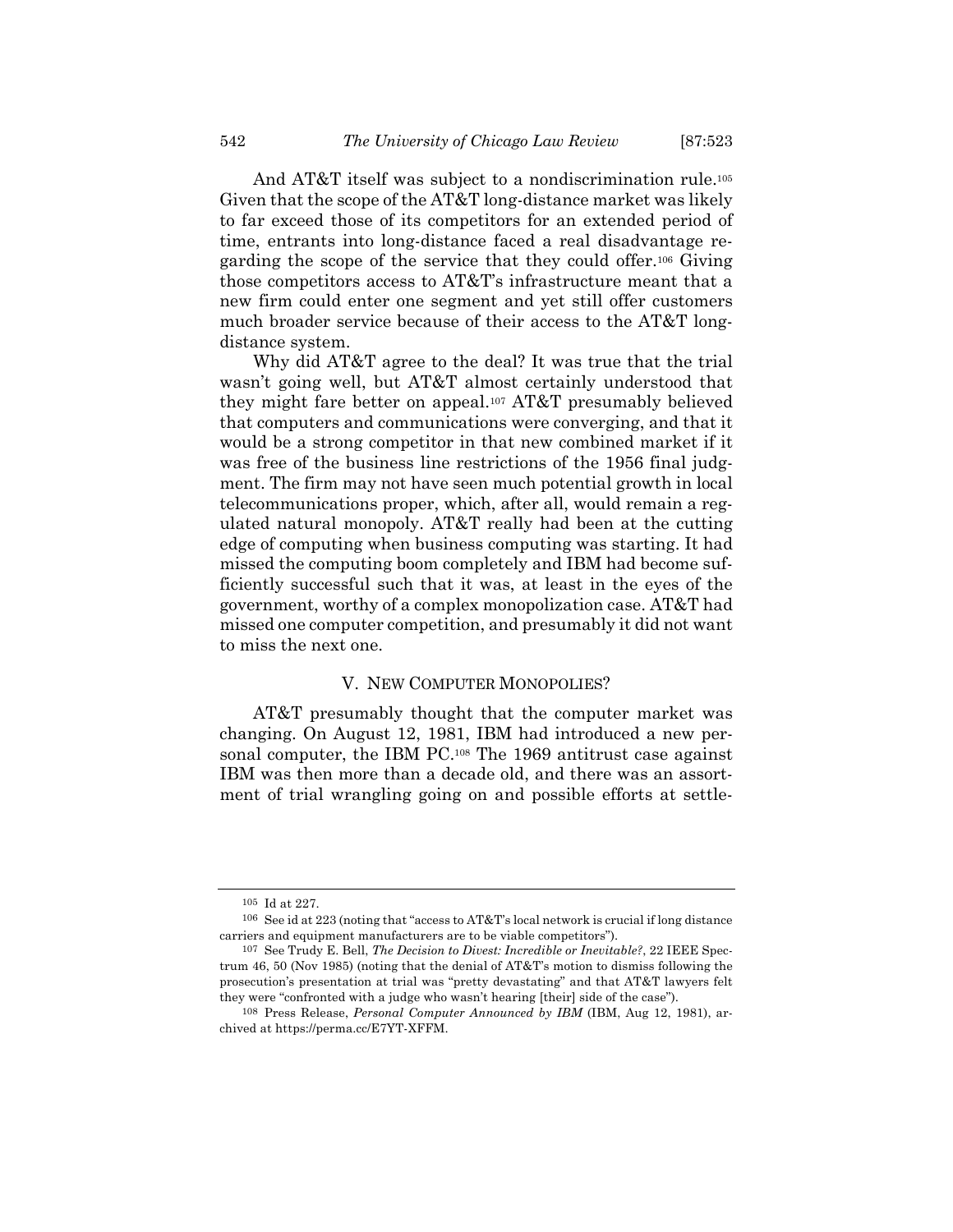ment, but IBM was actually in the business of building computers, not litigating antitrust cases, and it was continuing to build new computers.109

The computer industry understood the personal computer to be the third generation of computers. Mainframe computers like the IBM System/360 were considered the first generation and minicomputers such as those built by market leader Digital Equipment Corp (DEC) were considered computing's second generation. DEC was started in 1957, had gone public in 1966, but still was a small fraction of IBM's size at the time of the 1969 antitrust suit.110 The personal computer—or microcomputer—was seen as the next generation of computing. Apple had introduced the Apple II in 1977, but it wasn't quite clear what market was ready for the new device. Talking at a computer expo in Boston in August 1977, Steve Jobs was convinced that the personal computer would become a consumer product, but he recognized that it wasn't there quite yet.<sup>111</sup>

IBM had been slow to pay attention to the minicomputer market and only entered at the end of July 1969.112 But IBM wanted to move faster on personal computers, and in August 1980, IBM decided to build a personal computer, even though it was quite uncertain about the likely size of the market. It faced a core question about how closed or open the design of the new computer would be, but it was quite clear that it would rely on at least some external components. One of the key internal backers of the project at IBM subsequently suggested that the open architecture was attractive in part because of the ongoing US government antitrust suit.<sup>113</sup>

It is easy to forget that the IBM PC was released with three different operating systems and that when IBM initially approached Microsoft and asked Bill Gates and Paul Allen for an

<sup>109</sup> Id. See also Larry Kramer, *IBM Trial Enters Its 2nd Decade*, Wash Post E1 (Jan 21, 1979)**.**

<sup>110</sup> *Digital Equipment Offer of \$8,250,000 Marketed*, Wall St J 15 (Aug 19, 1966). DEC's net sales in 1969 were roughly \$87.9 million, while IBM's total revenues that year were roughly \$7.2 billion. See *Digital Equipment Corporation 1969 Annual Report* 4 (DEC 1970); *International Business Machines Corporation, Annual Report for the Year Ended December 31, 1969* 3 (IBM 1970).

<sup>111</sup> See Lee Dembart, *Computer Show's Message: 'Be the First on Your Block'*, NY Times 10 (Aug 26, 1977).

<sup>112</sup> See William D. Smith, *I.B.M. Offers Small Computer and New Card*, NY Times 45, 48 (July 31, 1969).

<sup>113</sup> Bill Lowe and Cary Sherburne, *No-Nonsense Innovation: Practical Strategies for Success* 50 (Morgan James 2009).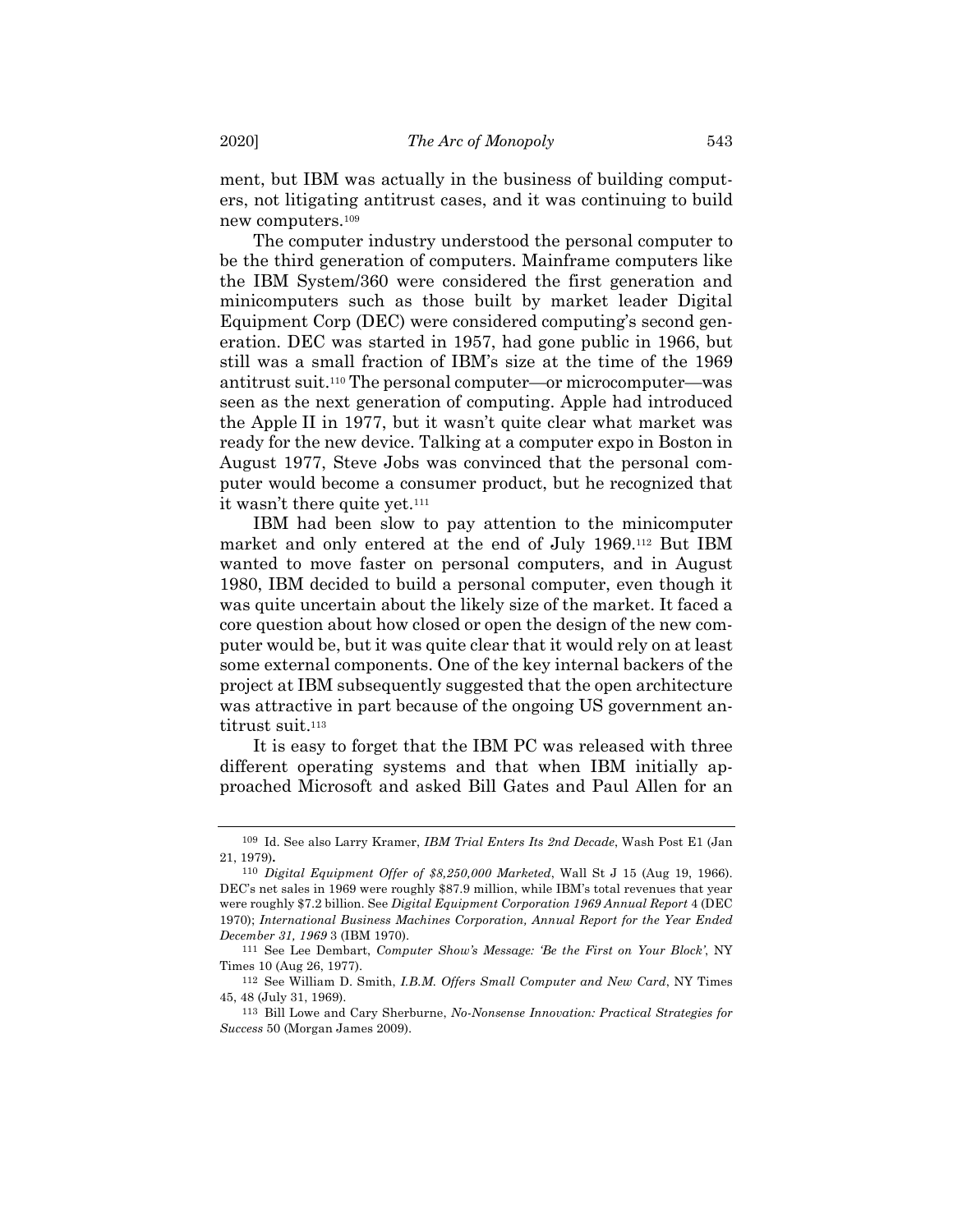operating system for the new PC, Gates and Allen referred IBM to Digital Research, and were furious when their contact there balked at IBM's nondisclosure terms. How IBM ended up back at Microsoft is the stuff of legends, but the design choices made by IBM in relying on software from Microsoft and hardware from Intel turned those two firms into the leading computer firms of the personal computer era. When IBM clones emerged, IBM lost control of the personal computer market, and Microsoft and Intel rose.114

Note the market dynamic there. Everything suggests that IBM's entry into personal computers validated that market. IBM's entrance was an insurance policy that it would back this new market. It seems clear that IBM's entry into personal computers in August 1981 powerfully shaped that market and, at least initially, IBM gained a substantial advantage in the young personal computer market.115 It is true that there were then young incumbent firms like Apple Computer that had meaningful market shares, but in reality, if we had calibrated those market shares based upon the size of the market that *would* emerge, they had very small positions. IBM's brand was sufficiently powerful that it was effectively able to establish a new standard in those markets and thereby revolutionize the personal computer market.<sup>116</sup>

Again, one could have imagined an antitrust remedy to the 1969 lawsuit that would have made it harder for IBM to enter related computer markets and to limit the ability of IBM to extend its position in mainframes into this new computing market. An effective remedy of that sort would have diminished the credibility that IBM was able to confer on the new market. And the presence of the 1969 suit seems to have shaped the design of the IBM PC and then the competitive framework that would emerge from it.

As Microsoft rose, governments in the United States and Europe got interested. A 1994 settlement addressed Microsoft's licensing practices for MS-DOS, but nothing suggests that that

<sup>114</sup> For just one take on the initial IBM/Microsoft deal from presumably someone who should have had a good handle on at least the Microsoft side, see the autobiography of Microsoft cofounder Paul Allen. Paul Allen, *Idea Man: A Memoir by the Cofounder of Microsoft* 133–36 (Portfolio 2012).

<sup>115</sup> See James L. Rowe Jr, *IBM To Sell Personal Computer in Fall*, Wash Post D12 (Aug 13, 1981).

<sup>116</sup> See Jeremy Reimer, *Total Share: 30 Years of Personal Computer Market Share Figures* \*4 (Ars Technica, Dec 14, 2005), archived at https://perma.cc/3AK2-39QS.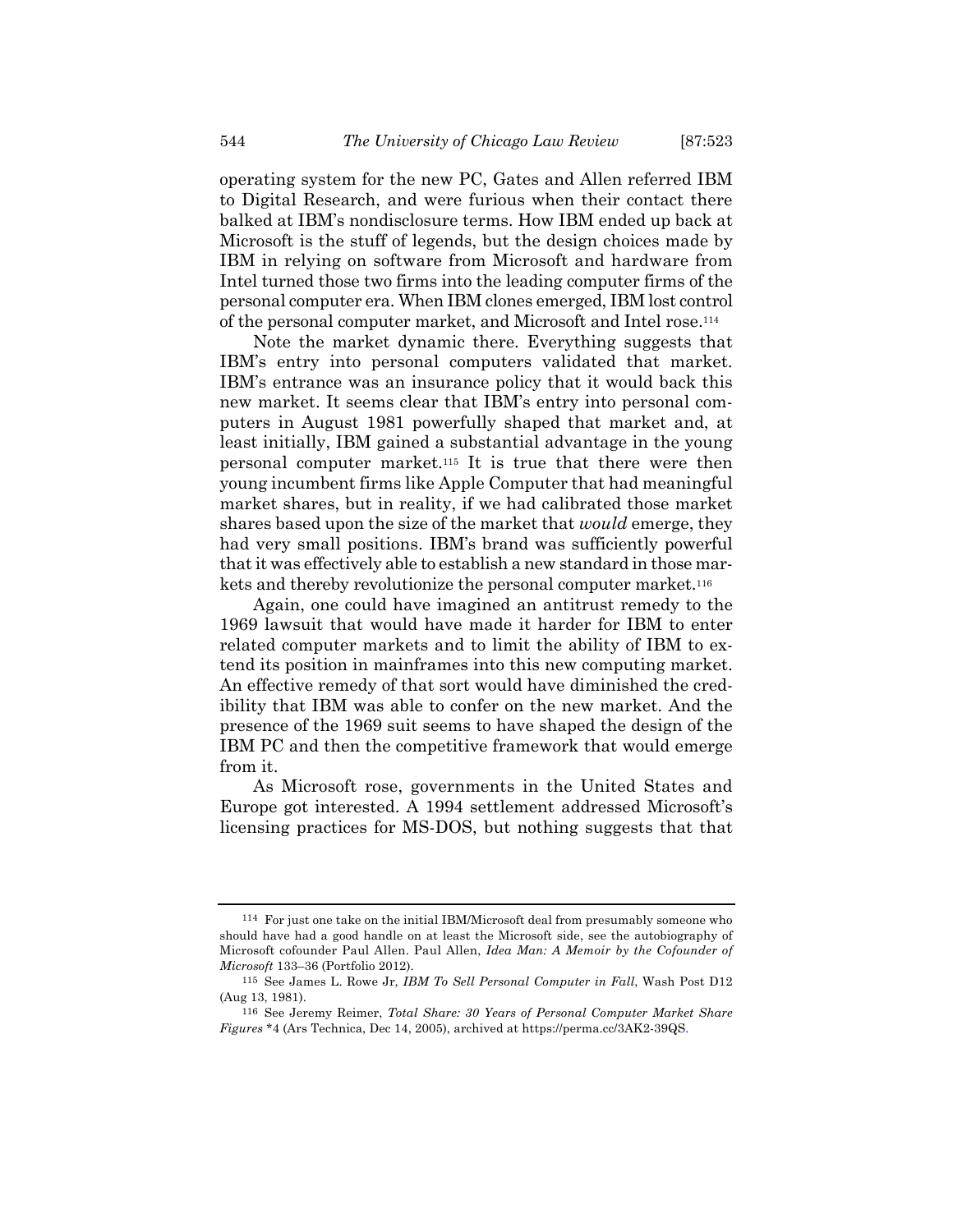settlement altered the path of the computer industry or how Microsoft operated.117 Indeed, as Bill Gates put it right after the settlement: "None of the people who run [Microsoft's seven] divisions are going to change what they do or think or forecast. Nothing. Nothing. There's one guy in charge of licenses. He'll read the agreements."118

But as Microsoft and Intel rose, IBM went into freefall. IBM's earnings before taxes were over \$10 billion in 1990,<sup>119</sup> but in 1991, they dropped to  $$121$  million,<sup>120</sup> before dropping further to a  $$9$ billion loss in 1992121 and an \$8.8 billion loss in 1993.122 IBM changed CEOs, but while IBM had in some basic sense defined the personal computer in establishing a new standard, that standard had a name—Wintel—that made crystal clear who the real winners had been.123 And AT&T would spend billions of dollars in an effort to gain ground in the computer market only to abandon those efforts in September 1995, when it announced another breakup of the firm in which it spun off its acquired computer assets into a new firm.124

But if the government couldn't alter how Microsoft operated, a new competitor could. Netscape went public on August 9, 1995, but Gates saw clearly the threat that Netscape posed and described it in great detail in his famous May 26, 1995 Internet Tidal Wave memo.125 Netscape and the Internet more generally threatened to turn Windows into, as Bill Gates put it, a commodity. The personal computer was going to get subsumed into something much larger, and that threatened Microsoft's position. Microsoft responded aggressively to Netscape to try to protect its position in operating systems.126

<sup>117</sup> *United States v Microsoft Corp*, 56 F3d 1448, 1452 (DC Cir 1995).

<sup>118</sup> Michael Schrage, *Windows of Opportunity Open for Microsoft and Bill Gates*, Wash Post D3 (July 22, 1994).

<sup>119</sup> See *1991 Annual Report* 3 (IBM 1992).

<sup>120</sup> See id.

<sup>121</sup> See *1992 Annual Report* 3 (IBM 1993).

<sup>122</sup> See *1993 Annual Report* 3 (IBM 1994).

<sup>123</sup> See id; Leslie Cauley, *The Search for a New CEO: IBM the Inside Story*, USA Today 1B (Apr 26, 1993).

<sup>124</sup> See Mark Landler, *AT&T, Reversing Strategy, Announces a Plan to Split into 3 Separate Companies*, NY Times A1 (Sept 21, 1995).

<sup>125</sup> Memorandum from Bill Gates to Executive Staff and Direct Reports at Microsoft, *The Internet Tidal Wave* (May 26, 1995), archived at https://perma.cc/GR4Z-9TEB.

<sup>126</sup> See id; John Naughton, *Netscape: The Web Browser That Came Back to Haunt Microsoft* (The Guardian, Mar 22, 2015), archived at https://perma.cc/3G6D-7NE4.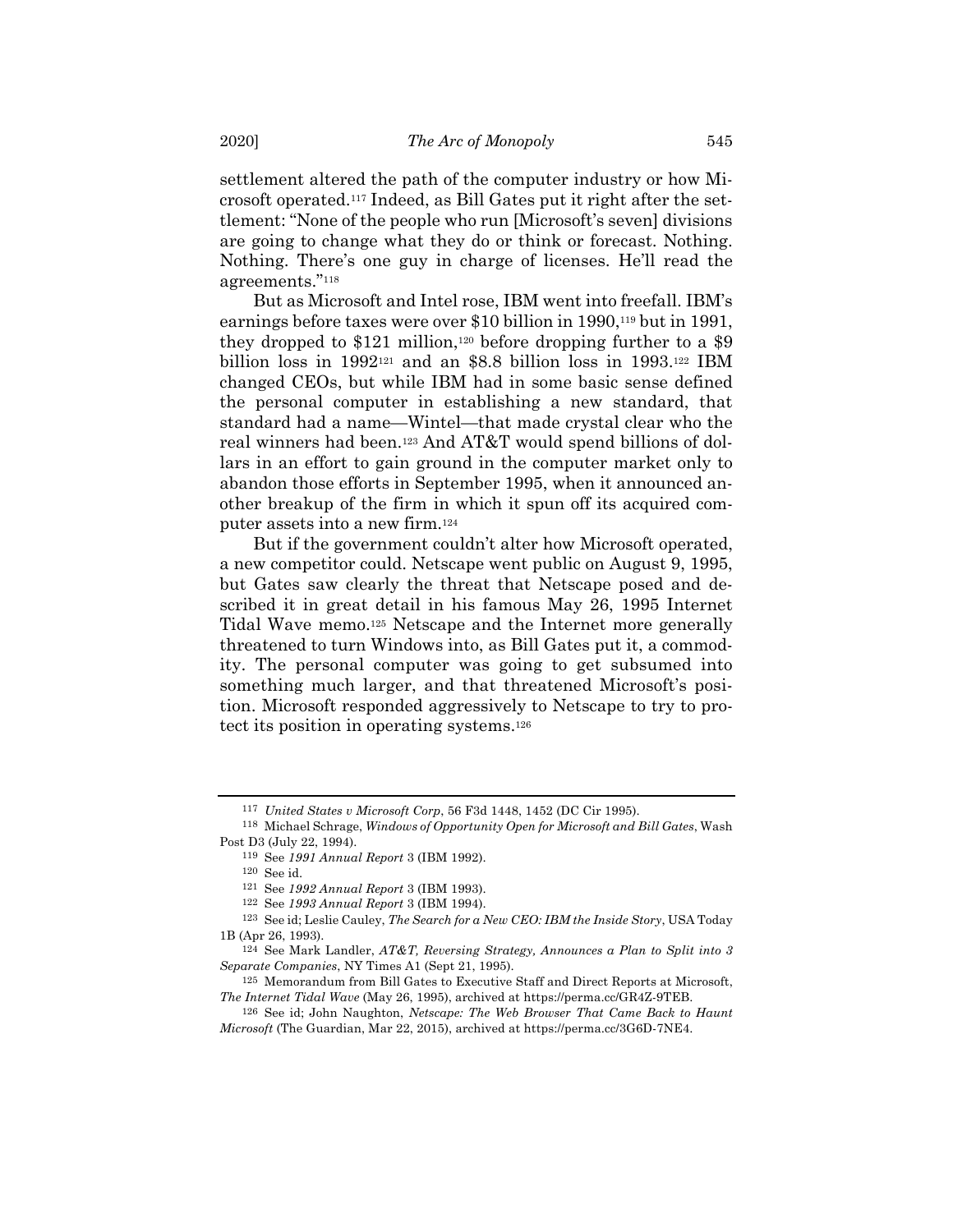On May 18, 1998, the US government filed an epic new antitrust suit against Microsoft.127 Microsoft would lose that case and be faced with a potential breakup of the firm.128 On appeal, in June 2001, the en banc DC Circuit unanimously ruled that Microsoft had violated Section 2 by illegally maintaining its operating system monopoly.129 In the same decision, however, Microsoft was able to reverse a number of the lower court's liability findings, and the DC Circuit found the remedy phase of the case procedurally inadequate.130 On remand, in November 2001, the DOJ reached a much more modest settlement with Microsoft that did not involve a breakup of the firm, and a federal district court judge would later bless that settlement.131

But as Microsoft was resolving the US antitrust actions against it, the EC stepped in to accuse the firm of violating the applicable European dominance rules. On August 1, 2000, the EC issued an initial statement of objections against Microsoft regarding Windows and server software interoperability, and the case expanded on August 30, 2001 when the EC sent a second statement of objections that alleged that Microsoft was impermissibly tying Windows Media Player to Windows. On March 24, 2004, the EC concluded that Microsoft had indeed abused its dominant position and engaged in illegal tying. The EC imposed a fine of €497 million and further ordered Microsoft to offer computer makers two different versions of Windows, one with Windows Media Player and one without.132

In January 2009, the EC would take one more step with regard to Microsoft. The EC believed that Microsoft was impermissibly tying Internet Explorer to Windows. Microsoft presumably didn't want to delay the introduction of Windows 7 in Europe, and rather than fight, Microsoft settled. The settlement implemented a must-carry remedy requiring that a new European Windows computer user would be presented with the browser ballot (or

<sup>127</sup> *United States v Microsoft Corp*, 253 F3d 34, 47 (DC Cir 2001) (en banc). The Internet Tidal Wave memo was government exhibit 20 in the district court case.

<sup>128</sup> Id at 45.

<sup>129</sup> Id at 51.

<sup>130</sup> Id at 46.

<sup>131</sup> See Stephen Labaton and Steve Lohr, *U.S. and Microsoft in Deal, but States Hold Back*, NY Times A1, C3 (Nov 3, 2001). See also generally *United States v Microsoft Corp*, 231 F Supp 2d 144 (DDC 2002); *Massachusetts v Microsoft Corp*, 373 F3d 1199 (DC Cir 2004).

<sup>132</sup> For a summary of this investigation, see European Commission, Press Release, *Commission Concludes on Microsoft Investigation, Imposes Conduct Remedies and a Fine* (Mar 24, 2004), archived at https://perma.cc/LJ79-BG77.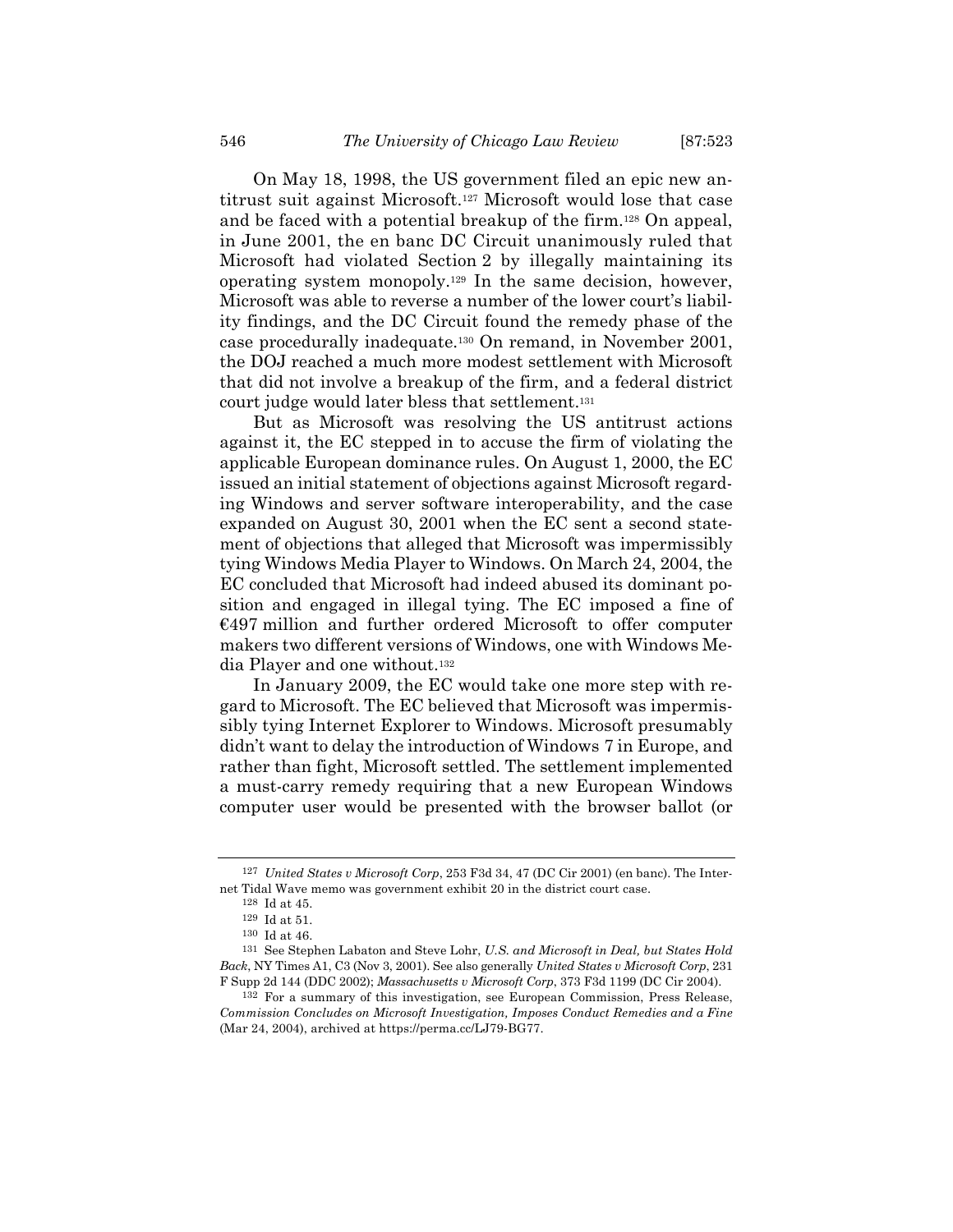browser choice) screen. The user would be asked to choose from one of fourteen presented browsers.133 There was some irony in that result, as part of the original case in the United States was predicated on the idea that seeing two icons for browsers confused users, but perhaps the world had become more sophisticated by 2009.

Looking at the remedies against Microsoft as a group, the original breakup remedy in the US case was once again an effort to change competition going forward based on creating separate new firms. AT&T of course had agreed to this in 1982, and that makes it hard to generalize from that situation to one in which divestiture would be imposed as a remedy. Firms spin off divisions and otherwise voluntarily break up with some frequency, so it isn't as if firms aren't cleaved in two, but obviously what is much more unusual is forced separation.

The European Microsoft remedies sidestepped the forced separation problem by instead conducting direct product engineering: first by ordering the creation of multiple versions of Windows and then by creating a kind of must-carry remedy on the Internet browser. Of course, lots of products fail in the marketplace, but if you believed, as the EC clearly did, that Microsoft had distorted competition over media players through its tying, then creating a product offering that gives computer makers a real choice would let the competitive process run without choosing the result of that process. Microsoft undoubtedly incurred costs in managing both versions of the product, but those presumably were modest. All of that said, the market itself spoke decisively. In April 2005, Microsoft issued a fact sheet on Windows XP sales. In the period that Microsoft sold 35.5 million copies in Europe of Windows with Windows Media Player, it sold 1,787 copies of Windows without it.134

And there is a more basic way in which the EC's theory of the case failed. The EC was concerned that Microsoft was trying to leverage its position in operating systems into the adjacent media player market. Given the fact that the imposed remedy didn't block Microsoft from distributing its media player, the EC should

<sup>133</sup> For a summary of this timeline, see European Commission, Press Release, *Antitrust: Commission Accepts Microsoft Commitments to Give Users Browser Choice* (Dec 16, 2009), archived at https://perma.cc/8RNK-LZAQ. See also Richard Wray and Jack Schofield, *EU Ends Competition Case as Microsoft Offers Choice of Web Browsers* (The Guardian, Dec 16, 2009), archived at https://perma.cc/WBD6-QLYE.

<sup>134</sup> *Fact Sheet: Windows XP N Sales* (Microsoft News Center, Apr 2006), archived at https://perma.cc/U6GA-37TG.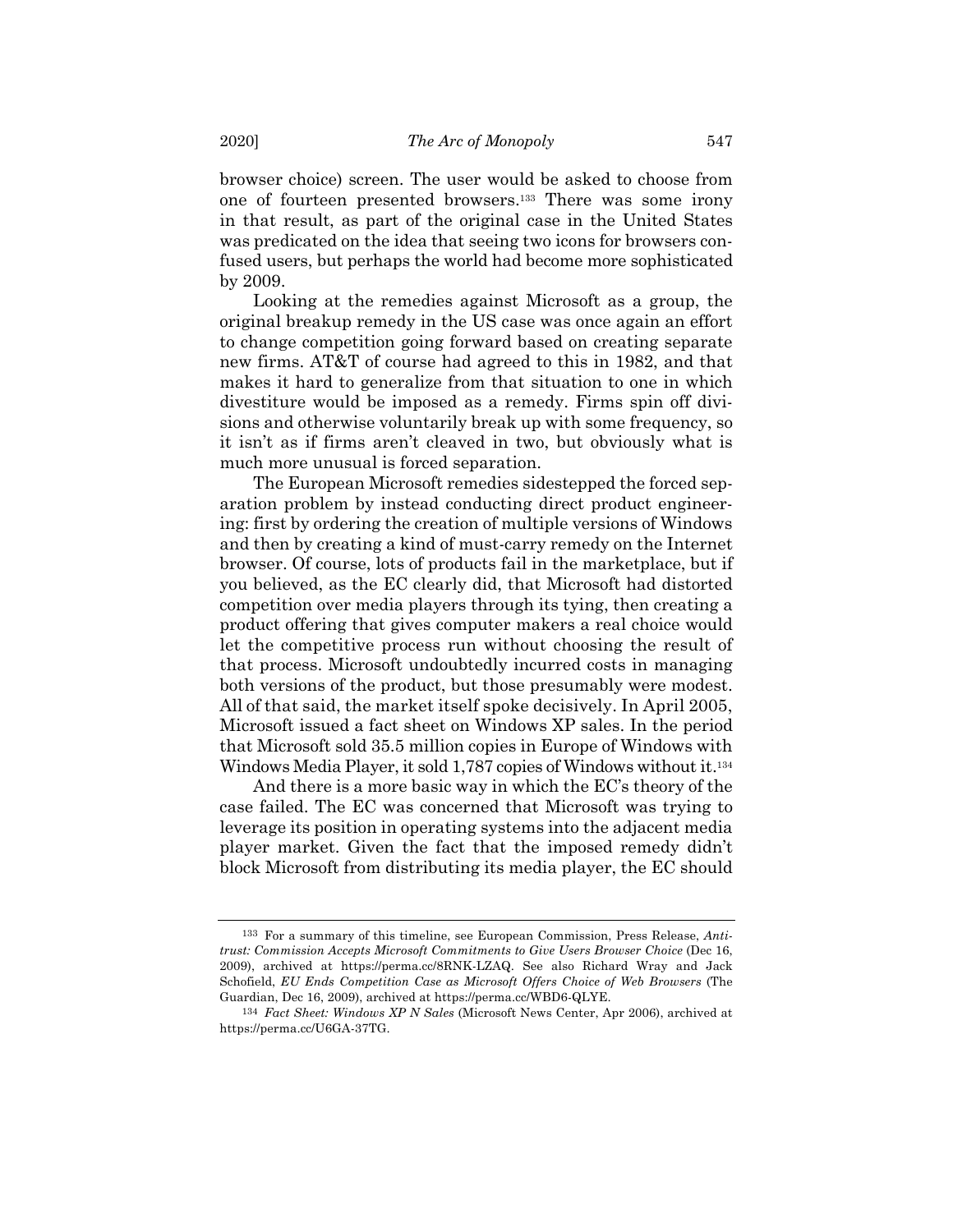have predicted that Microsoft would have succeeded in the media market. We know of course that this didn't happen. Apple released the iPod in October 2001, and in so doing changed the fate of Apple completely.135

And on browsers, even though Microsoft had been able to thwart Netscape, it isn't clear that the European browser ballot mattered in an important way. In January 2009, Internet Explorer had roughly 73 percent of the market in the United States, while the corresponding figure in Europe was just over 50 percent. Ten years later, in January 2018, Microsoft's browser market share in the United States was only 4.5 percent, while it was down to 3.1 percent in Europe.136 Microsoft's position in browsers had collapsed over the decade, but it had done so everywhere, including where there was no EC-enforced browser ballot. And Microsoft had also abandoned the Internet Explorer brand and had adopted a new browser, Microsoft Edge.<sup>137</sup>

#### **CONCLUSION**

In 2017, the five largest US public firms by market capitalization were the firms we most associate with computers and online life today: Apple at number one, with a value of \$898 billion; Alphabet (Google), second at \$719 billion; Microsoft, third at \$644 billion; Amazon, fourth at \$543 billion; and Facebook, fifth at \$518 billion.138 Fifty years earlier, in 1967, the largest firm by market capitalization had been IBM and AT&T had been second, and 100 years earlier, in 1917, AT&T had been the second most valuable public firm in the United States.139

It is hard to know exactly how much the pair of suits against AT&T and IBM shaped the computing era. The 1956 AT&T final judgment solidified the rules regarding AT&T's critical transistor patents and knowhow, though entrants were getting access to those already absent the final judgment. The final judgment itself didn't change access to the transistor patents and knowhow, but

<sup>135</sup> See Walter S. Mossberg, *Apple Brings Its Flair for Smart Designs to Digital Music Player*, Wall St J B1 (Nov 1, 2001).

<sup>136</sup> *Browser Market Share Worldwide* (StatCounter), online at https://gs.statcounter.com/browser-market-share/ (visited Jan 27, 2020) (Perma archive unavailable).

<sup>137</sup> See Sarah Mitroff, *Microsoft's Edge Beats Internet Explorer, but It's Not the Perfect Windows 10 Browser—Yet* (CNET, Aug 1, 2015), online at https://www.cnet.com/ news/microsoft-edge-vs-internet-explorer (visited Jan 27, 2020) (Perma archive unavailable).

<sup>138</sup> *A Century of America's Top 10 Companies, in One Chart* (cited in note 51).

<sup>139</sup> Id.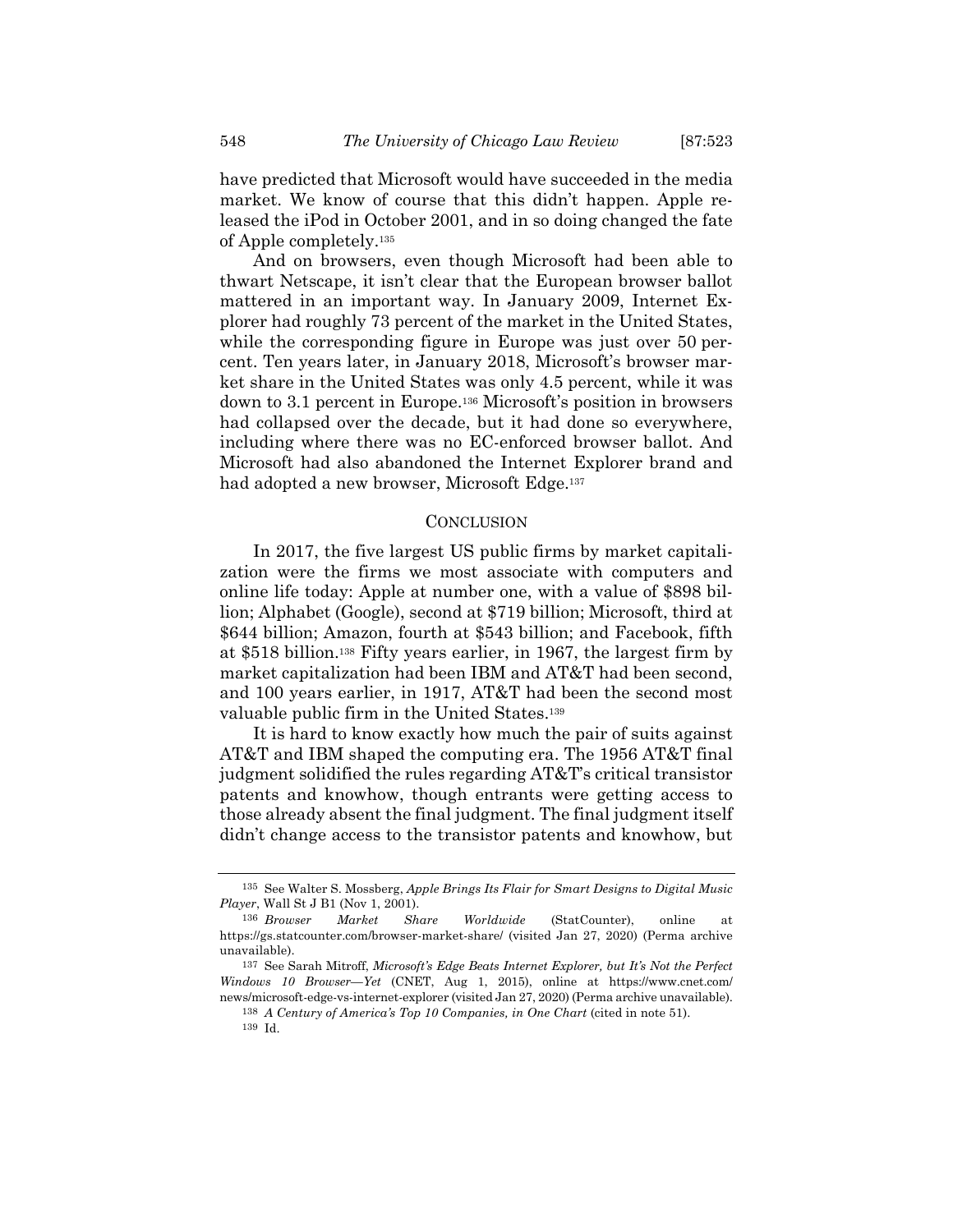of course it could have prevented AT&T from later changing course on the access that it had already created. The 1956 final judgment blocked AT&T from entering the computer industry at a key point in its evolution. And that fact, coupled with the fact that the 1956 IBM final judgment didn't block IBM from entering mainframe computers, instead allowing it to continue to hold its dominant position in tabulating equipment, all seemed to smooth IBM's emergence as the leading computer company of the mainframe era. The fact that the System/360 was a great computer didn't hurt either.

The 1974 suit against AT&T showed the powerful ongoing effects of the 1956 final judgment. The line of business restrictions in the 1956 AT&T final judgment played an important if not decisive role in AT&T's willingness to settle the 1974 case. The coming convergence of computers and communications meant that AT&T wanted the opportunity to extend its strong position into the coming converged market. It failed dismally in multiple attempts to do so. And the actual breakup of AT&T in 1984 perhaps mattered most when telecommunications made a generational shift from wired to wireless as the presence of large telecommunications firms changed competition over the new wireless medium. In the new material in the 1993 reprint of *The Antitrust Paradox*, Bork thought that the result in the AT&T case was sensible, a change perhaps from his perspective in the original text. That said, Bork saw AT&T as a special case given the presence of the regulated natural monopoly.

In his new 1993 epilogue to *The Antitrust Paradox*, Bork described his days as Solicitor General—from 1973 to 1977—and from that vantage point, he saw the IBM case as the "Antitrust Division's Vietnam."<sup>140</sup> As might be expected given that characterization, Bork applauded the 1982 dismissal of the IBM case. Yet the core violation described in the original 1969 complaint the bundling of hardware, software, and services—went away early in the case. Perhaps it would have, absent the lawsuit, but it is hard to know for sure. And the fact that the 1969 suit was pending when IBM released its new personal computer in August 1981 is likely to have shaped the open design that IBM chose for the machine, which in turn may have led to the rise of Microsoft and Intel.141 These are antitrust shadows at work.

<sup>140</sup> Bork, *Antitrust Paradox* at 432 (cited in note 1).

<sup>141</sup> For space reasons I have omitted any mentioned of antitrust actions against Intel. On November 2, 2010, the US Federal Trade Commission agreed to a settlement with Intel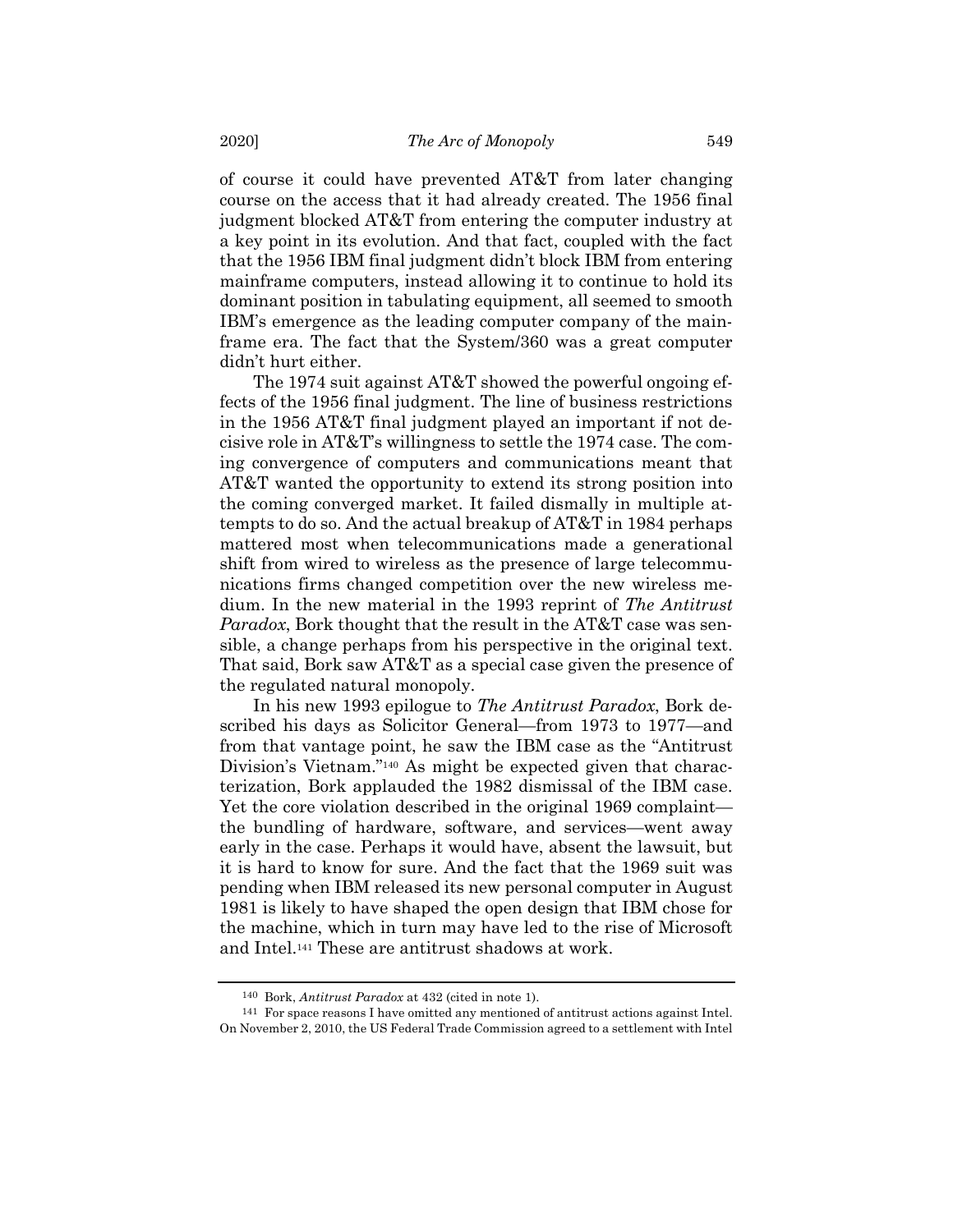As to Microsoft, the US government settled its first case against Microsoft in 1994 and nothing suggests that accomplished much of anything. The 1998 browser case was a decisive legal victory for the government, but the remedy in the case didn't somehow restore the competitive path that the industry had purportedly been on before Microsoft violated Section 2. But even if antitrust failed to accomplish that end and to restore Netscape's rising position in the new industry, the technology itself prevailed as the Internet grew into the platform we have today. Microsoft successfully used its monopoly position in operating systems to preserve its position in the desktop market, but in a world in which the internet became the main platform, the personal computer would play a much smaller role. That said, Microsoft has clearly recovered and has been able to ride to success in the cloud.

Finally, the European efforts to cabin Microsoft's position have on the whole been ineffective. It isn't clear that the browser ballot remedy has had important effects on browser market shares. And the earlier Windows Media player case didn't obviously change competitive results in any real way. And yet notwithstanding this ineffective enforcement, the fear that Microsoft would leverage its position in computer operating systems into media never really materialized. The October 2001 release of the iPod by Apple made sure of that, and the iPod, a product seemingly uninfluenced by the long reach of antitrust, was essential for creating the world we live in today. The iPod takes us to the iPhone and that in turn became the critical interface to the world of cloud computing and the datacenters that drive it.

And while the Microsoft case came too late to make it even into the new material in the 1993 reprint, Bork would have a chance to express his views on the case. After his nomination to the US Supreme Court was rejected, Bork eventually left the bench and in 1998 he became one of Netscape's lawyers. The great job of being a lawyer in litigation is that the answer is clear—your client should win—though the reasons for that can sometimes be tricky to articulate. But Bork presumably agreed to work for

of a complaint in which the FTC had alleged, among other things, that Intel had illegally maintained a monopoly in the computer microprocessor market. The complaint focused on ways in which Intel had allegedly used its market position to maintain that position through various exclusivity agreements. The European Commission has had a parallel action against Intel that dates back to a complaint filed in 2000. On September 6, 2017, the European Court of Justice overturned the judgment against Intel of the General Court of the European Union and referred the matter back for additional proceedings. See *Intel Corp v Commission of the European Communities*, Case C-413/14 P, EU:C:2017:632.